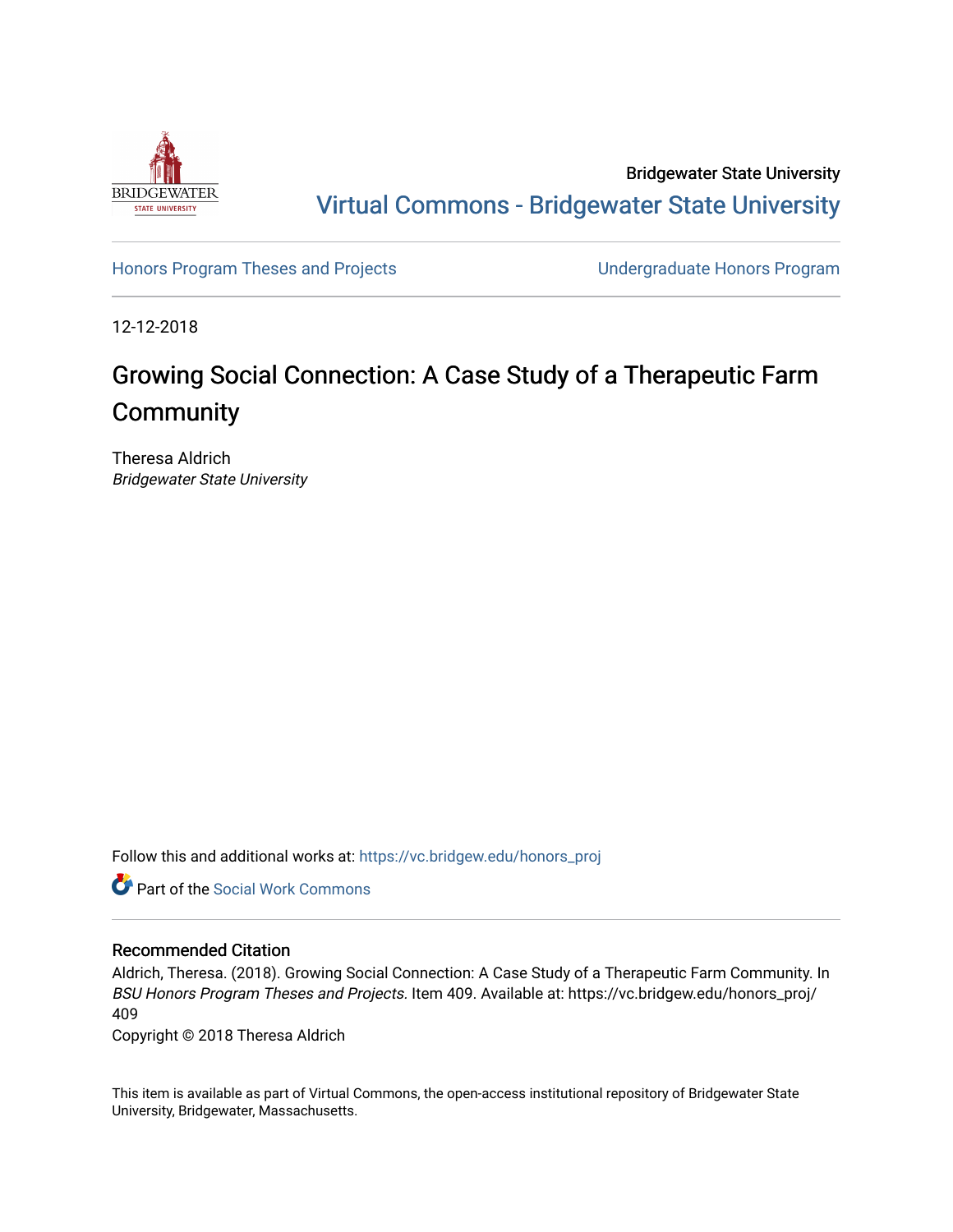Growing Social Connection: A Case Study of a Therapeutic Farm Community

Theresa Aldrich

## Submitted in Partial Completion of the Requirements for Departmental Honors in Social Work

Bridgewater State University

December 12, 2018

Margaret Boyd PhD, MSW, Thesis Advisor 12/12/2018

Kathy Bailey PhD, Committee Member 12/12/2018

Pam Szczygiel PhD, Committee Member 12/12/2018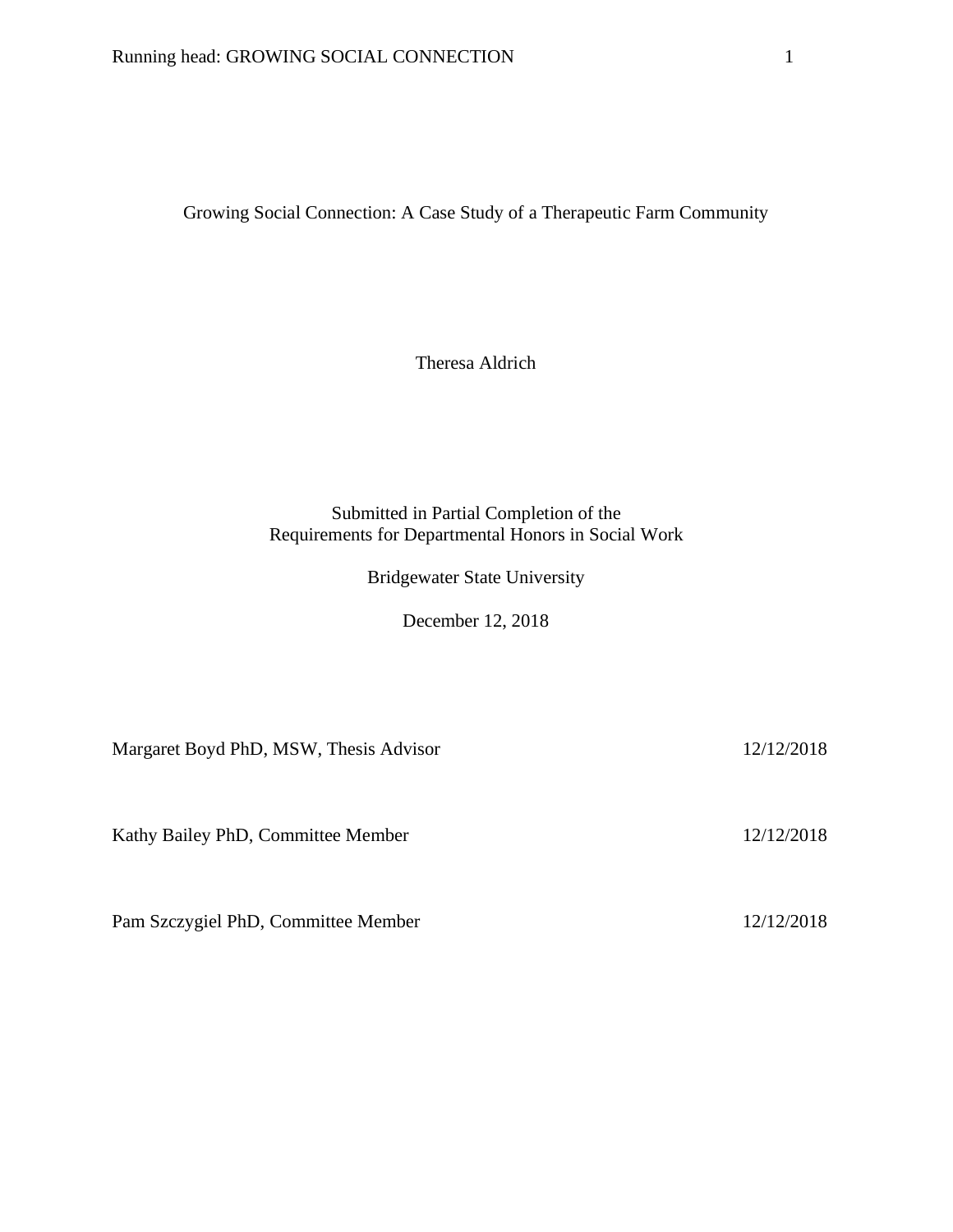#### **Abstract**

This is a case study of a single therapeutic farm community with the goal of understanding the community as a whole organization. Therapeutic farm communities are largely under researched. The studies that do exist focus on evaluating client outcomes without adequate description of the organizations which produce the outcomes. To provide an in depth description of the therapeutic farm community which was selected for this case study, ethnographic research methods were utilized. Data analysis was conducted as an inductive process, drawing conclusions from coded and organized ethnographic field notes using postmodernism as a theoretical lens. This guided the interpretation of the collected data to exemplify the power dynamics and relationships between community members including staff and residents. The data reveals a theme of group orientation in the therapeutic farm community's daily organization. This orientation extends opportunities of shared experience for residents' social development through feelings of belonging and inclusion. This under-researched model, if widely implemented, could open new possibilities for existing communities or more publicly accessible programs. The result of these applications would provide alternative options to a wider range of struggling individuals.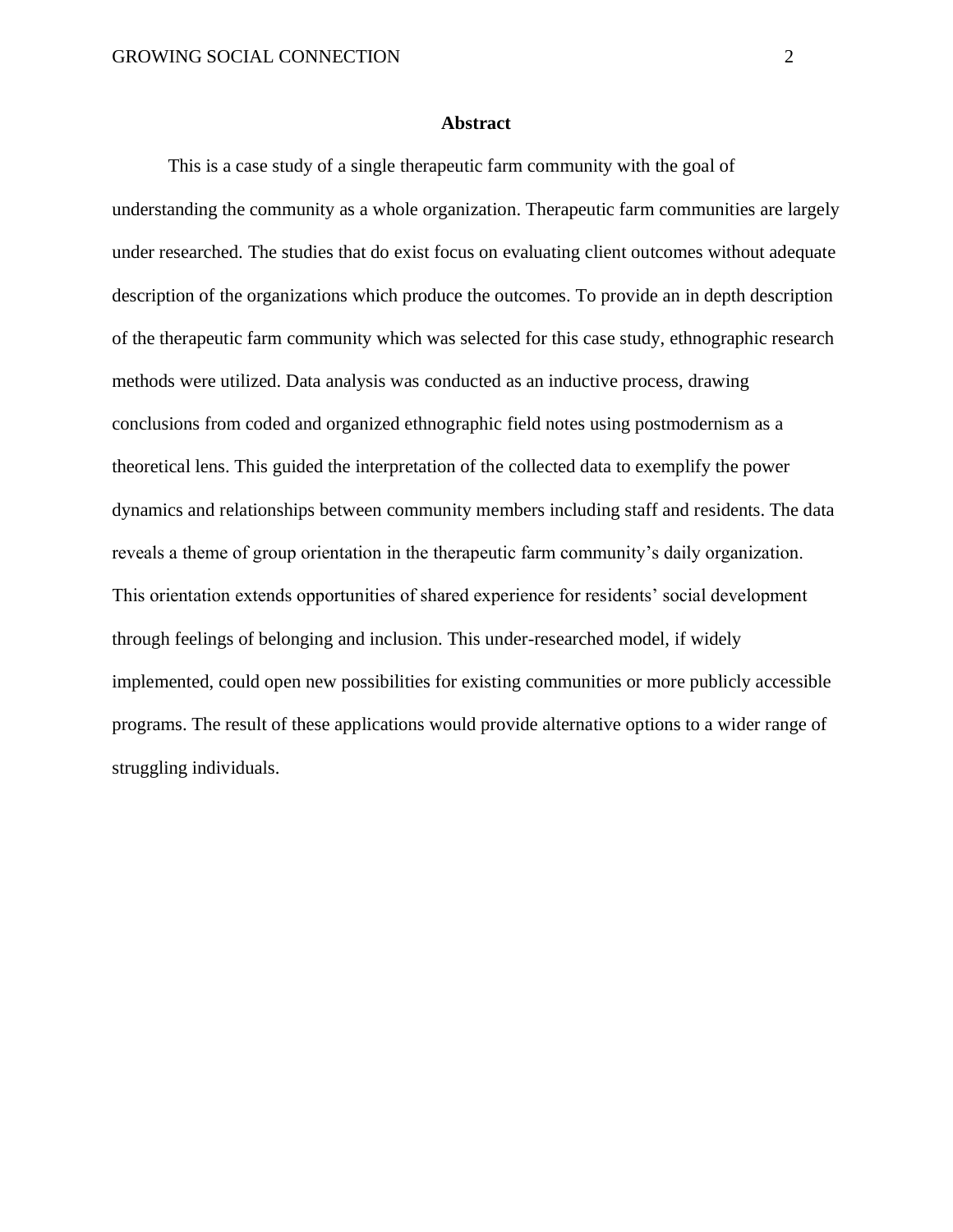Building Social Connection: A Case Study of a Therapeutic Farm Community

## **Introduction**

Therapeutic farm communities are organizations that are largely under researched (Hassink, Hulsink, & Grin, 2012). In the studies that do exist, there is focus on assessing the effectiveness of individual therapeutic farm communities through client outcome evaluations, interviews, and focus groups with very brief descriptions of the program which produced those outcomes (Elings & Hassink, 2008; Simpik, 2010; Wiesinger et al., 2006). The findings of these studies report significant positive client outcomes that indicate the promising potential of therapeutic farm communities (Elings & Hassink, 2008; Simpik, 2010; Wiesinger et al., 2006). There is a lack of information in past studies pertaining to describing and analysing the organization of the farm communities as treatment programs that produced the reported positive outcomes. This study's purpose is to examine what a selected therapeutic farm community organization looks like in practice, as a whole, complex system including the programs and activities of community. Utilizing the concept of power through the lens of postmodernism aids in the understanding of how social influence and control occurs within a therapeutic farm community. The researcher suggests there is a need for more descriptive information on what therapeutic farm communities are. This information would open future possibilities of replicating its model, which in turn could be used in existing communities or applied to more publicly accessible programs. These strategies would provide alternative options for a wider range of struggling individuals.

## **Literature Review**

## **Early History**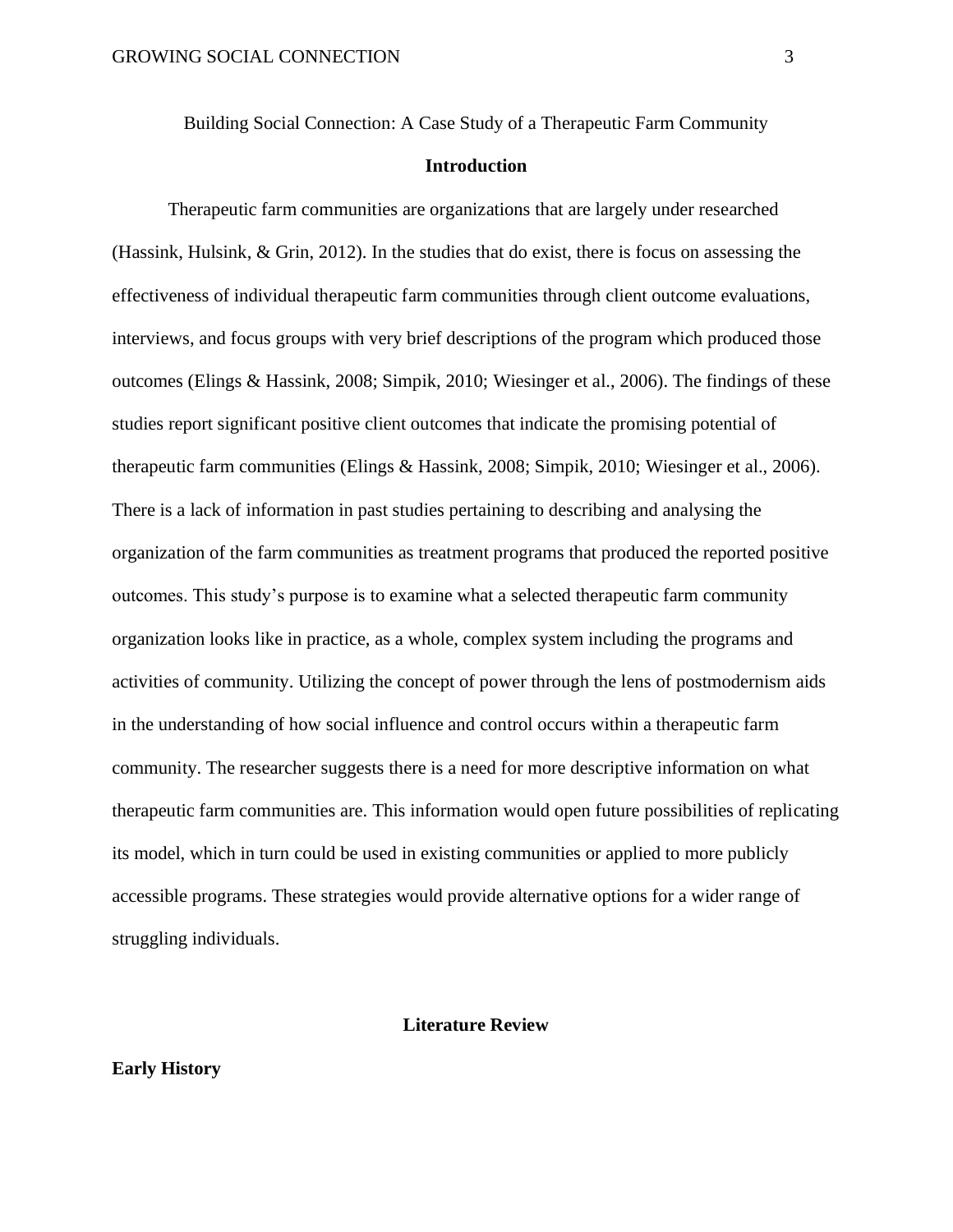Utilizing agricultural practices as a therapeutic intervention is a treatment that is centuries old. Hospitals and correctional facilities had, and continue to have, gardens or farms planted and maintained by the populations they serve (Sempik, 2010). Creating an intervention with farm work as the core treatment for struggling individuals was the goal of a late 18th century Quaker named William Tuke (Schen, 2013). Tuke developed what he called a "retreat asylum" in Liverpool, England which prized community living alongside the manual labor required to operate a farm. Later, Tuke's retreat asylum was recognized as the first therapeutic farm community model, a model which spread throughout the western world, gaining most popularity in Scandinavia and The Netherlands (Schen, 2013). Today, The Netherlands is considered a pioneer of this organizational model, with more than 800 "care farms" established to date (Hassink, Hulsink, & Grin, 2012). The concept of therapeutic farming communities arrived in the United States with the Gould family, who were inspired by Tuke, and established The Gould Farm in the semi rural town of Monterey, Massachusetts in 1913 (Edwards, 2009). Their therapeutic farm organization is a long term residential program focused on providing a space of sanctuary and healing for those who struggle with mental illness, the average stay is 9 to 12 months (Gould Farm FAQs, 2014). The oldest therapeutic farming community in America, The Gould Farm, established an organizational model that many future American therapeutic farm communities were inspired by.

## **Therapeutic Farm Community Characteristics**

Beyond the organizational characteristics of valuing a strong social community and the therapy found in farm work, the definition for this program model is very loose. Terms that have been developed to describe this general model include "care farm", "green care", "therapeutic farm community" and "horticulture therapy" (Elings & Hassink, 2008). The Gould Farm and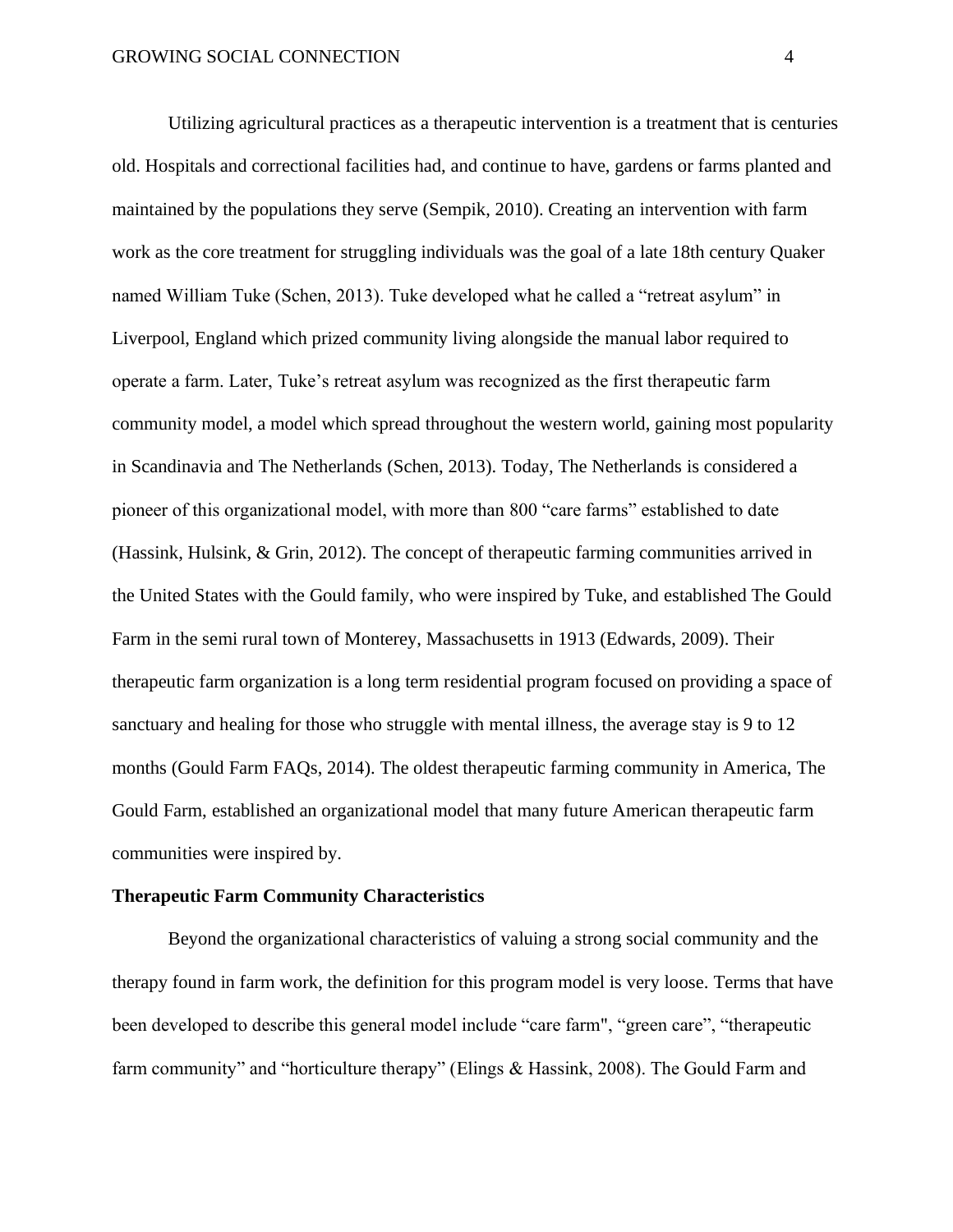other therapeutic farm organizations who were inspired by Gould, generally provide clients with psychiatric care, medication management, balanced nutritional meals and daily physical activity through farm work. Therapeutic farming communities that exist today have a variety of focuses on different populations, including individuals struggling with mental illness, dementia, troubled youths, people in addiction recovery and individuals with developmental and/ or learning disabilities (Schen, 2013).

The vulnerable populations which therapeutic farm communities strive to serve often experience "stigmatization, low quality of life, isolation, loneliness, and low self-esteem," (Pedersen, Patil, Berget, Ihlebæk, & Gonzalez, 2016, p.31). The treatment provided by therapeutic farm communities have been shown to foster a sense of self-reliance and accomplishment within individuals, due to the stimulating nature of the farming practice and the social inclusion of working together in a community (Wiesinger et al., 2006). Schen (2013) explains how the therapeutic farm community model of maintaining the organization's agricultural aspect provides residents with "real and tangible work to do," work which contributes to the whole community's well being and gives significance to the individual's labor (p. 37). Many traditional residential treatment programs are structured around talk therapy and "focus an inward gaze", while the act of farming encourages an outward gaze "to see instead of think, to be instead of analyze" (Schen, 2013, p.37). Recent studies on therapeutic farm community client outcomes have shown significant "improvement in mental health, selfefficacy, coping ability, and perceived attentional capacity" (Pedersen et al., 2016, p. 41). Pedertti-Burls (2008) discusses the significance of the physical setting of the outdoor environment in the healing process. Human beings intrinsically gravitate towards the natural process, which is imperative for development of the mind and body (Pedertti-Burls, 2008). In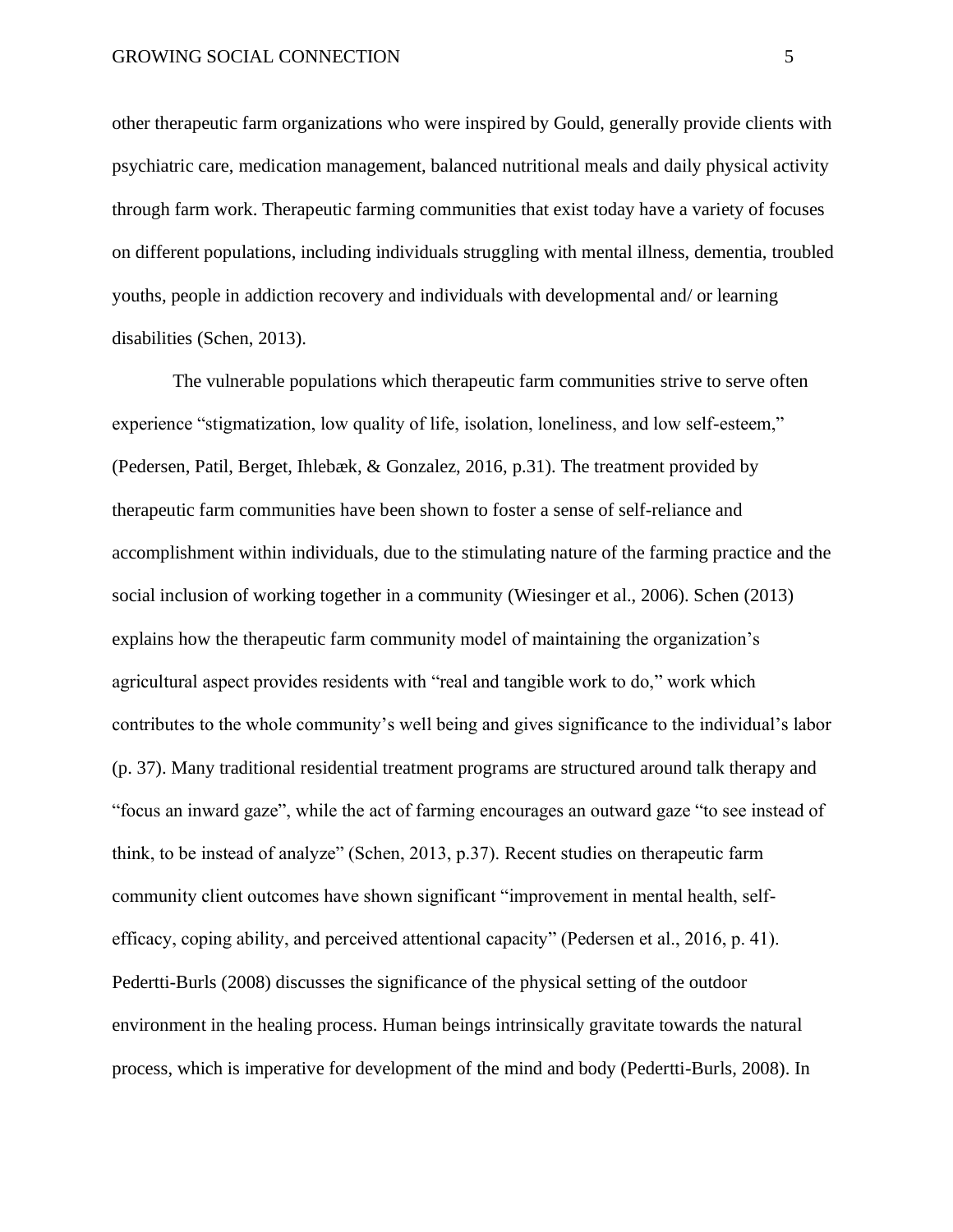this way, therapeutic farm communities have the potential to empower struggling individuals with autonomy and freedom (Wiesinger et al., 2006).

#### **Focuses of Mental Health Care**

Recent reform movements in the mental health system are shifting treatment away from classical mental health institutions, and slowly moving towards recovery-oriented therapies that "focus on consumer autonomy and choice" (Stein et al., 2015, p. 32). Approaches to care are gradually showing more emphasis on "the rights and abilities of people with mental illness to live productive and meaningful lives despite psychiatric symptoms" (Stein et al., 2014, p. 34). This shift of focus is carried out through the use of community based agencies and alternative treatment programs such as therapeutic farm communities (Hassink, Elings, Zweekhorst, Van den Nieuwenhuizen, & Smit, 2010). These more holistic organizations are focusing on empowerment and are recovery-oriented, furthermore, they are strengths-based; meaning they concentrate on uplifting and encouraging individuals to use their own power to overcome challenges (Hassink et al., 2010).

The therapeutic farm community model is a hybrid of this movement and the traditional mental health institutions. The model emphasizes empowerment and personal autonomy, while being semi-separated from society and contained in the physical therapeutic farm community setting. The model prizes the therapy found within the work as well as the healthy social connections individuals make within the community. Sempik (2010) discussed the importance of having meaningful occupations when receiving treatment for mental health, and applauded the therapeutic farm model for teaching clients new skills and employing purposeful physical activity. The farm work component offers struggling individuals an "immediate goal," a task to complete that is both tangible and rewarding in a physical and mental capacity (Elings &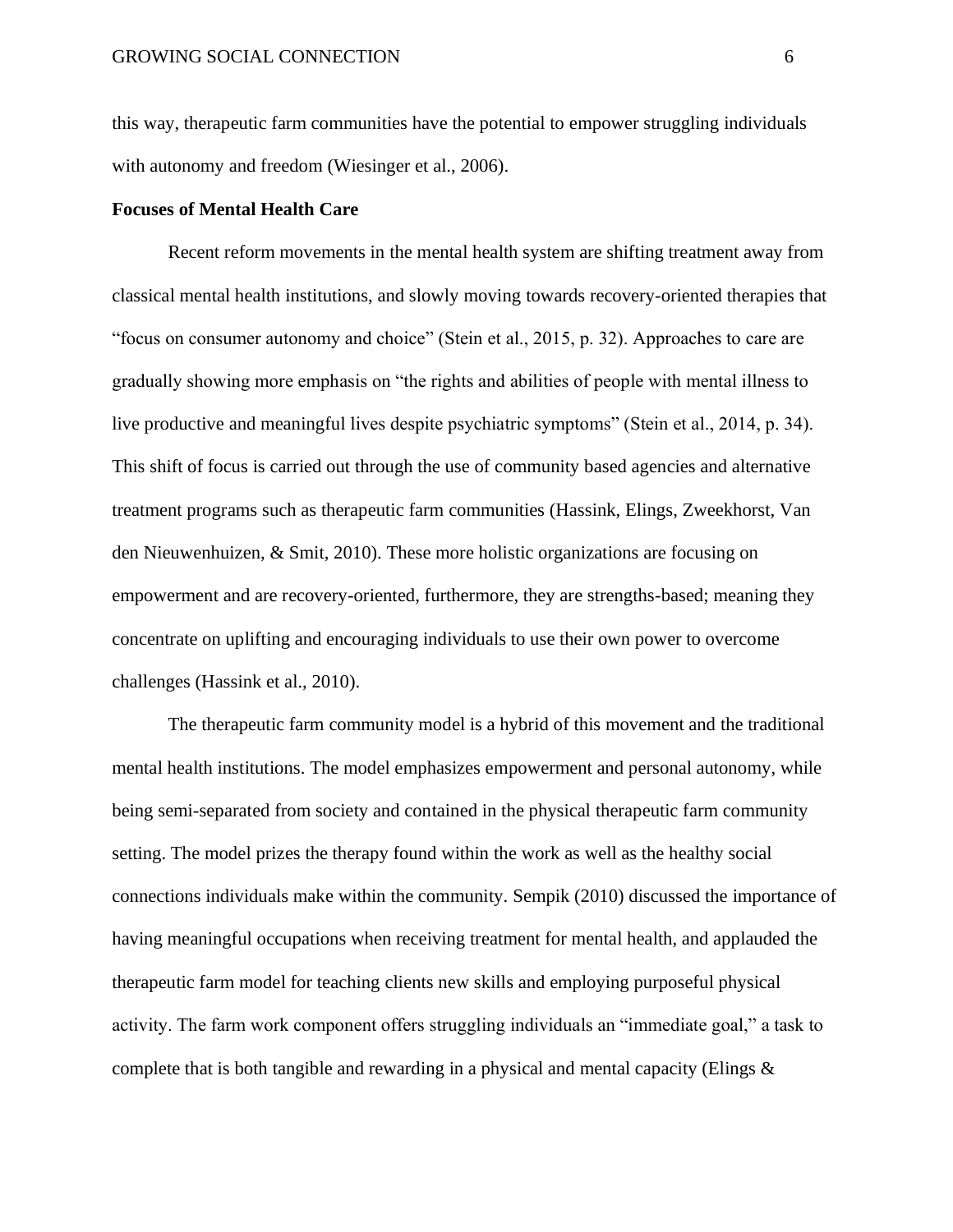Hassink, 2008). The body is used in a productive manner and the individual gains a sense of accomplishment and respect through their meaningful contribution to the community.

There is also emphasis on the importance of social inclusion in a therapeutic farming community. Work is completed in teams who set out towards a common goal and provides opportunities for natural interaction and relationships to grow between individuals. These interactions provide a sense of control over the client's social and physical environment (Sempik, 2010). Elings and Hassink (2008) described the great importance and value of the social aspects of the therapeutic farm communities. Being part of a community gives struggling individuals a chance to practice making social contact, a skill that may have been impaired on account of the conditions which lead the individual to treatment (Elings & Hassink, 2008).

#### **Evaluation and Description**

The majority of previous studies on therapeutic farm communities have focused on evaluating client outcomes using subjective client feedback from focus groups and interviews, as well as descriptive data analysis of observations made at a therapeutic farm community (Elings & Hassink, 2008; Simpik, 2010; Wiesinger et al., 2006). There is a notable lack of attention given to describing and analysing the therapeutic farm communities which produce those outcomes. There is importance in painting a picture of the therapeutic farm community which builds the environment of recovery and rehabilitation discussed in existing literature. The lack of in depth descriptive information on what a therapeutic farm community looks like as a whole, complex organization, prompts the desire to first understand what the organization is before evaluating outcomes. This information would open possibilities of replicating its model which, in turn, would improve access to the reported effectiveness of the organizations. Applying the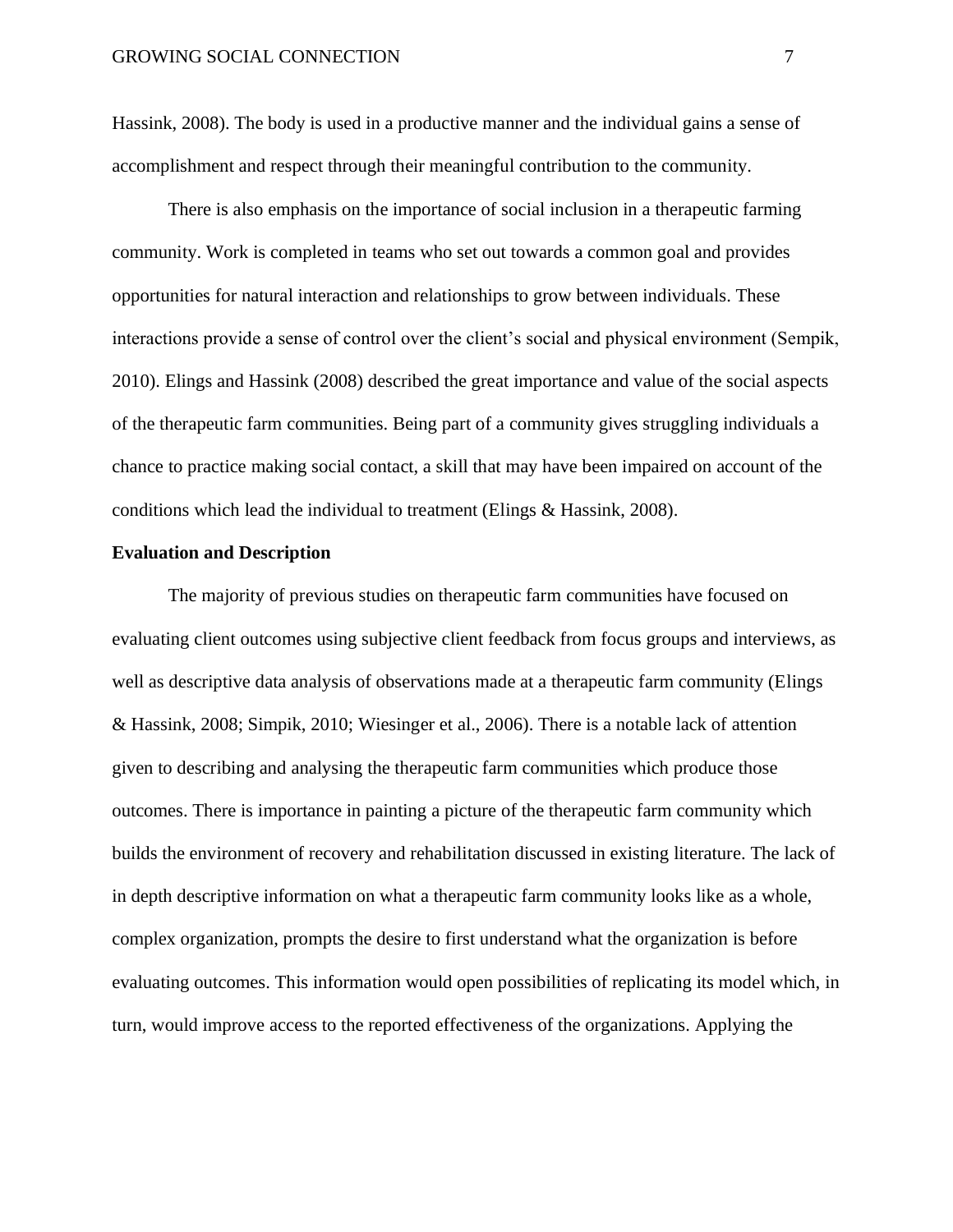therapeutic farm community model to existing communities, or to publicly accessible programs, would provide additional options for a wider range of individuals in need of formal support.

#### **Research Question**

This is a case study of a single therapeutic farm community with the goal of understanding and describing the community as a complex organization. Special attention is given to illustrating the organization to form a comprehensive vision of what a therapeutic farm community looks like in practice. This study seeks to answer the question "what is a therapeutic farm community," rather than evaluating client outcomes. Through data analysis, patterns are revealed to lend a deeper sense of how the organizational model of the therapeutic farm community provides opportunities for residents to heal and grow. Focus on social influence, power dynamics between community members, and how control is utilized in the intentional therapeutic farm community setting will aid in striving to meet the goal of this research. The main goal is to gain a closer more descriptive picture of the therapeutic farm community chosen for this case study.

#### **Methods**

## **Research Site**

The research site for this study was selected based on the following criteria: the organization's self-proclaimed status as residential therapeutic farm community, target population of individuals struggling with mental illness, advertised acceptance of volunteers, and geographical location in Northern United States for access. The ultimate deciding factor between potential research sites was determined by the shortest travel distance between the organization's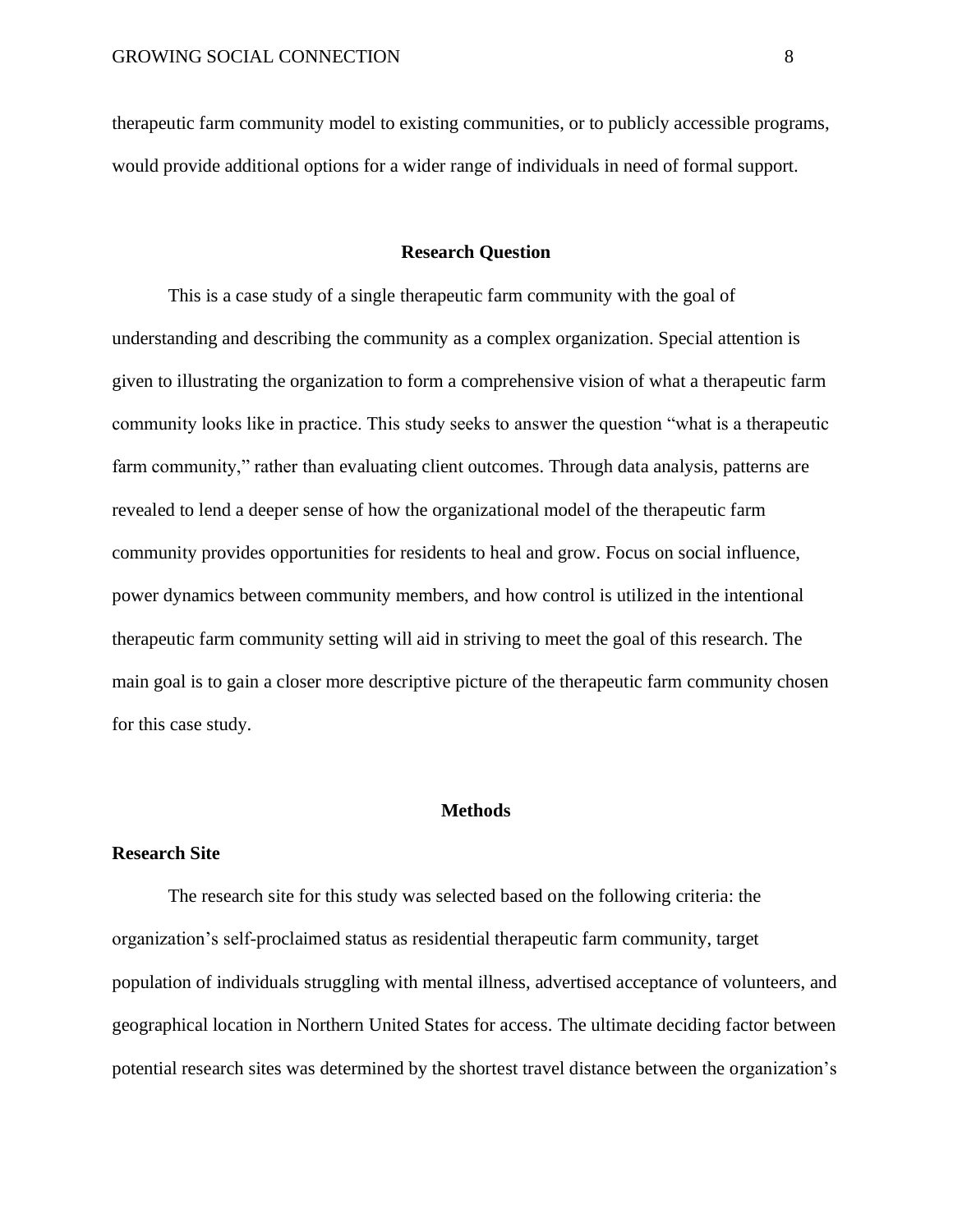location and the researcher's place of residence. A therapeutic farm community was confirmed as a research site and the researcher's position as a residential intern at the organization was decided. The interview process for the internship included a telephone interview, followed by an in-person interview where the researcher spent an afternoon touring the therapeutic farm community and meeting its members. Mandatory training for the internship position included QPR, Health Insurance Portability and Accountability Act (HIPAA), Mandatory Reporting, and Infection Control. The primary responsibility as a volunteer intern was to contribute manual farm labor to the organization with the onset of the busy summer farm season. The researcher lived and worked in the chosen therapeutic farm community for the duration of the data collection timeline: between June 10th, 2018 and July 31st, 2018; 51 days.

#### **Ethnography and Data Collection**

Ethnographic research methods were employed to meet the goal of understanding and learning about a therapeutic farm community. Engaging in ethnographic research is to be a participant observer, meaning the researcher is participating in activities with the intent of understanding and exploring a given setting without criticism (Hesse-Biber and Leavy, 2006). The ethnographic method enables the researcher to understand the therapeutic farm community as the complex and interrelated system that it is. Prior to start, this research study was submitted to the IRB and received approval to proceed. All collected field notes and findings are devoid of identifying features, names and employee titles have been changed to maintain confidentiality of the site and the individuals within the site. While volunteer interning at the chosen organization the intent of gaining an understanding of the organization and the collection of daily field notes was known to all individuals within the community. Qualitative data was collected on an ongoing basis through the use of post-observation field notes which were recorded at mid-day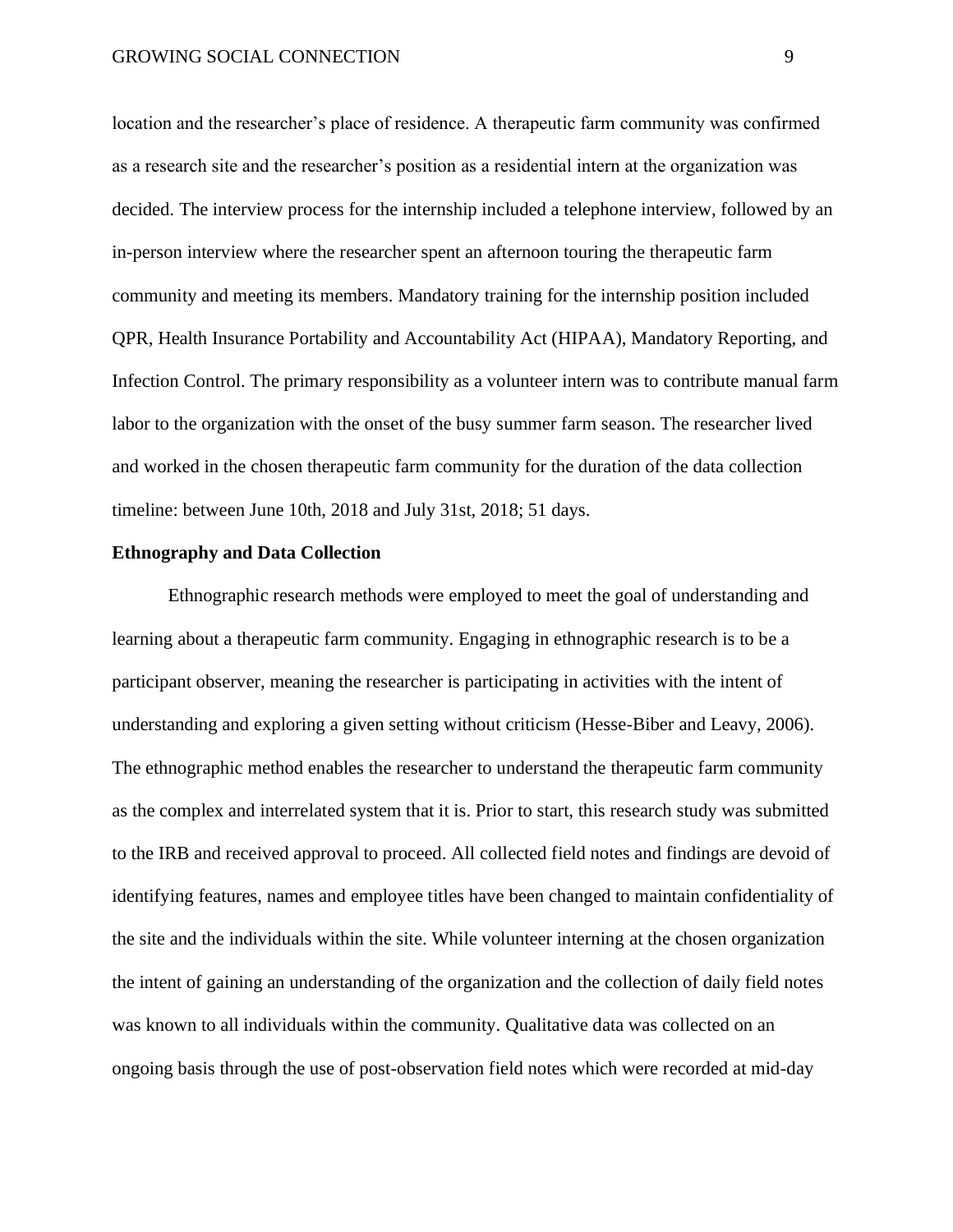then at the end of the day to more effectively capture observations and descriptions. The daily hours engaged in the community typically fell between 8:00am and 7:00pm. All observations, descriptions, and information about the therapeutic farm community organization were collected from casual interactions that occurred naturally while engaging with the community as an intern.

Staying within the ethnographic research method, individuals were not sought out to be interviewed. However, occasionally, a conversational opportunity for inquiry arose with a paid staff member, and an informal semi-structured interview was held to learn more about the administrative and logistical process of the organization. A semi-structured interview involves very general questions that loosely guide the conversation and allows respondents to branch out and discuss what is important to them (Hesse-Biber and Leavy, 2006). Semi-structured interview conversations were recorded in field notes after the fact. The data gathered on a daily basis was compiled into an accounting summary and cumulative reviews were conducted biweekly while in the field.

#### **Data Analysis**

Through the inductive process of analyzing and arranging data, patterns were revealed to lend a deeper sense of the organizational model of the selected therapeutic farm community. Utilizing this analysis process is most appropriate for reaching the goal of describing and understanding the therapeutic farm community as it builds the findings from the observations and descriptions captured in the field notes. *ATLAS.ti Student*, a qualitative data analysis software program which organizes and codes descriptive field notes, was employed to aid in organizing and arranging the collected data.

Line-by line coding was first employed, categorizing field note observations according to the subjects which they addressed: administrative staff, agricultural / farming, animals, clinical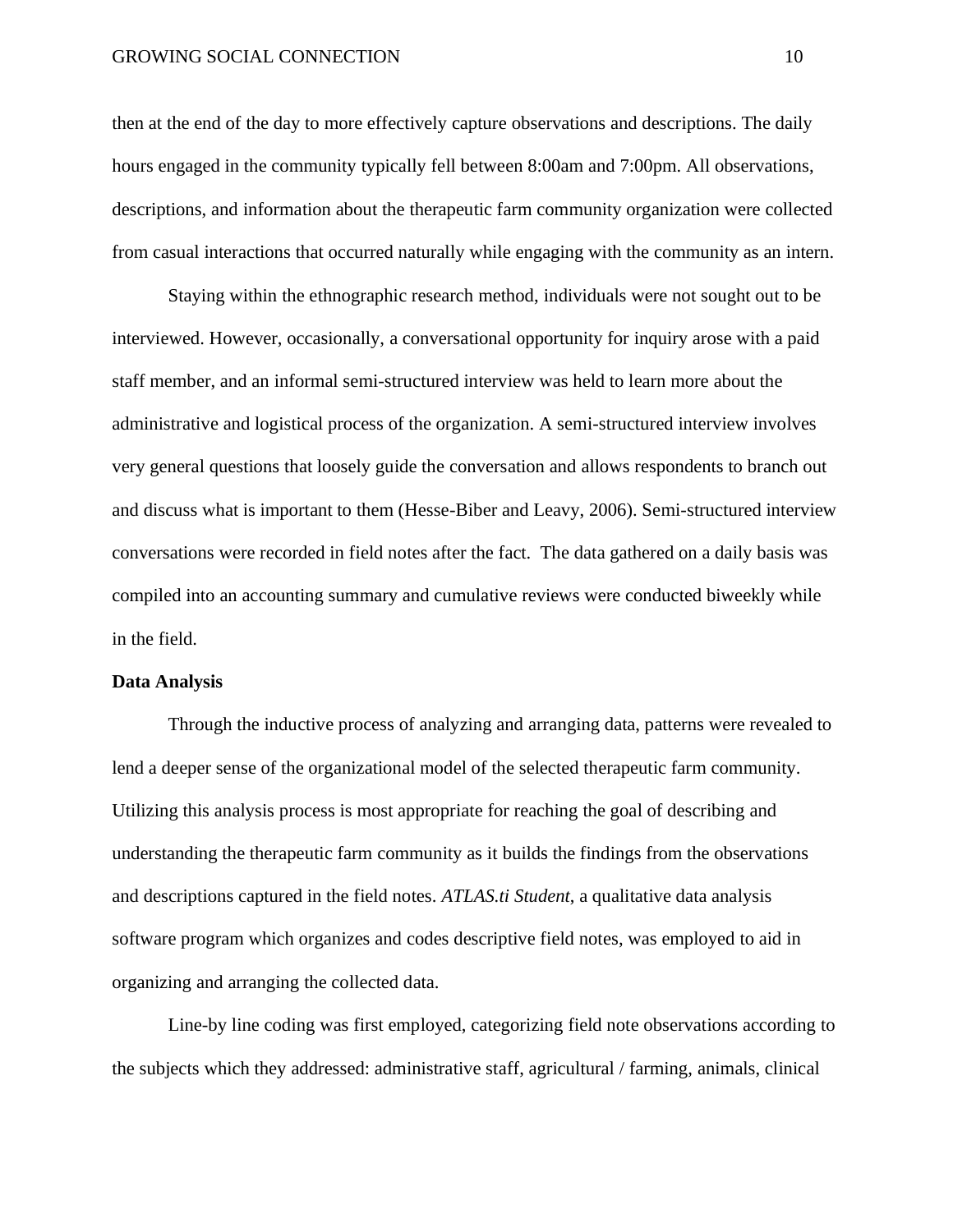staff, community atmosphere, environment / setting, events, residents, rule / policy, schedule, transitional program, treatment program, crew leaders, work crew directors, and work crews. Individual subject codes were then further classified according to context of the coded subject: crew leader roles, policy / rules, and empathy; residents attitudes, demographics, and rules / logistics; work crew farm, gardens, woods, and shop. Conceptual linkages were identified through the appearance of two or more codes which overlapped on field notes as well as the flagging of co-occurring subjects. Network diagrams, or categories, of overlapping codes were created to visually map these links. This categorical tool aided in the inductive critical thinking process, which was captured in memo-writing, and developed the collected data into coherent patterns. Field note observations which explicitly addressed this study's theoretical lens was coded after line-by-line coding, context coding, and network categories were organized. The code names for labeling the explicit power references included residents power, staff power, and staff / residents power.

#### **Theoretical Lens**

To better understand a community in any context, a theoretical lens is applied. An intentional community, such as a therapeutic farm community, is prone to experiencing similar power dynamics and challenges just as any other community (Netting, 2011). Theory regarding power provides clarity on what a therapeutic farm community looks like in practice as a complex organization. The data analysis process was executed with a lens of postmodernism, which guided the interpretation of the findings and aided in the exploration of themes within the data. Postmodernism, as described by Voronov & Coleman (2003), is a perspective that offers "crucial insights into organizational processes" (p.173). The analysis of this research is challenged by this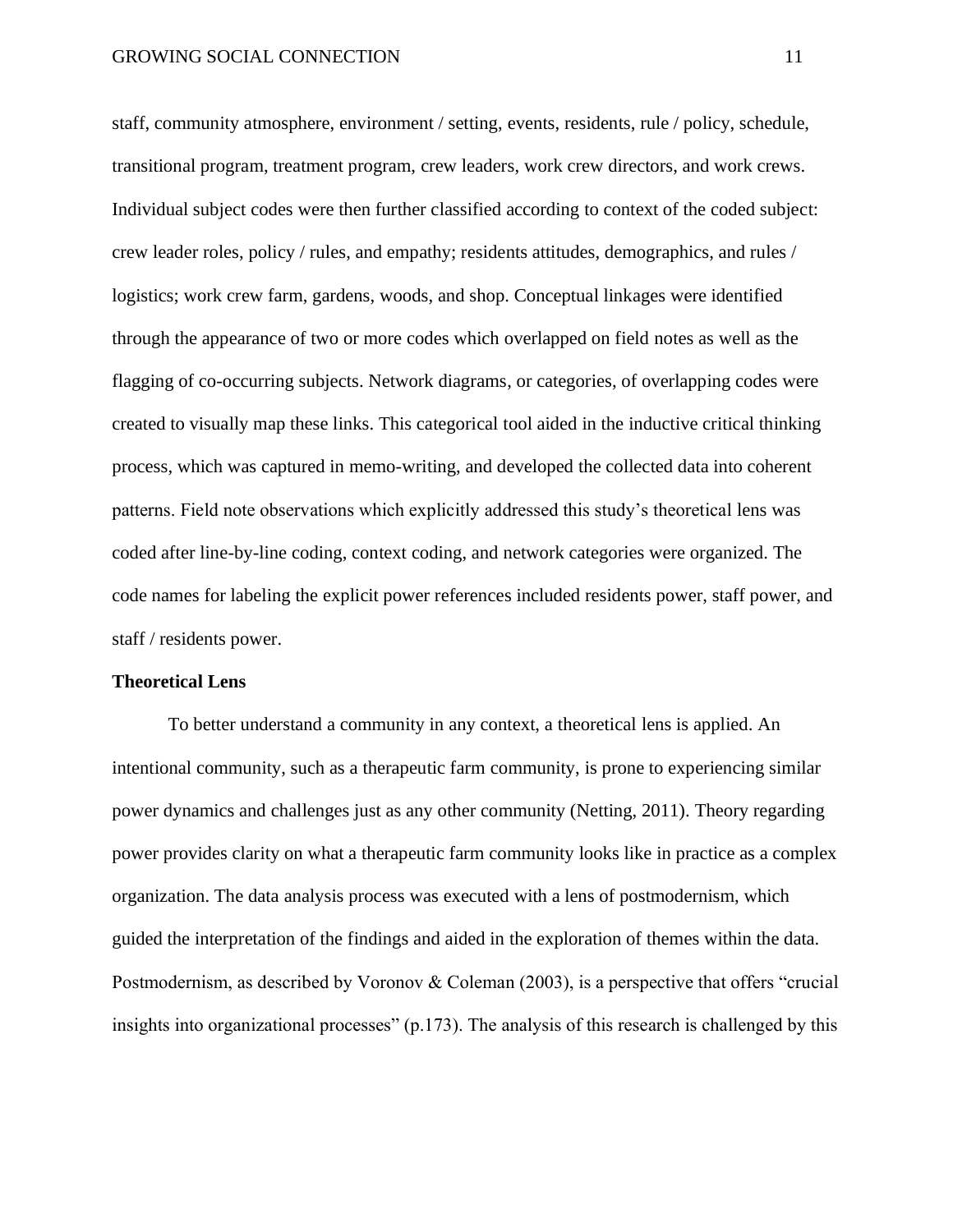theoretical perspective to "note the power plays in mundane organizational activities and in the research process" (Voronov & Coleman, 2003, p. 173).

Michels (1911), a classic sociology theorist, discussed the idea that all organizations eventually end up with power concentrated to a few members because of the need for efficient decisiveness and technical knowledge. This idea was named the Iron Law of Oligarchy, which did not exclude organizations "guided by liberal ideologies and provisions for participation" (Sullivan, 2016, p. 542). Community power structures, or levels of influence, can be recognized as formal and informal structures (Shively, 1994). Formal structures are characterized by member's status titles and established hierarchy, while informal structures are much harder to identify but "may have far greater influence," on the community (Shively, 1994, p. 13). According to Michels (1911), no matter the organization, power is concentrated in a structure by nature.

The term "power" is commonly interpreted with a negative connotation, as it suggests there is some form of inequality and/ or oppression. This study's intention with the use of power theories, and with the term "power", is to communicate a difference in an individual's ability to influence and control a social situation. This study examines how the concept of power through the lens of postmodernism can aid in understanding how social influence and control occurs within a therapeutic farm community's rehabilitative organization.

#### **Findings**

## **Context of the Physical Environment**

The therapeutic farm community, which is the subject of this study, is set on a sprawling 700 acre campus that holds upwards of 30 buildings and structures scattered amongst beautiful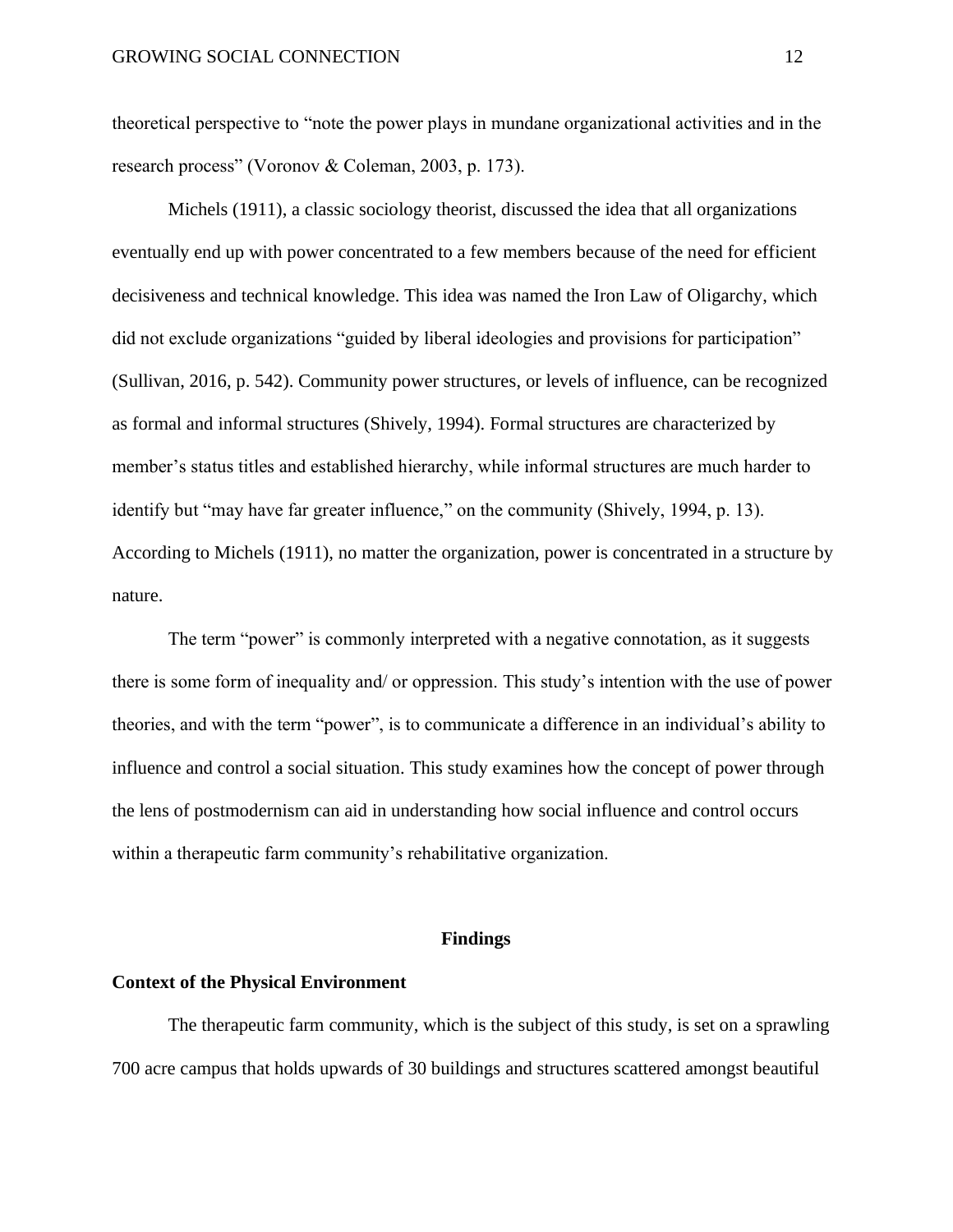wooded areas and between large open fields of hay (see Appendix A for map). The data collection period took place during the summer months with an array of green hues bursting from the natural surroundings. The therapeutic farm community is completely open, with no walls, fences, or gates, aside from those which enclose the variety of different farm animals the organization cares for. Soft green hayfields border the community, fields which are harvested twice a year to feed the farm animals. A well maintained dirt road runs through the center of the community, traveled by neighbors of the farm as well as community members themselves. Narrow gravel paths journey through small patches of forest and across lush green landscaped lawns to connect different buildings and barns.

The Main House is a large, red, two story home-like building that holds the community dining space and living room, along with the majority of the administrative and clinical offices. The cozy living room holds an old, well played grand piano and sunken couches warmed by the sun that streams through parallel panels of windows. The dining space welcomes familiarity with seven worn wooden tables with chairs, all handmade by residents and staff. Of the many buildings within the community, six serves as homes for residents. Each has a different architectural design, but all give the impression of a typical suburban home: two stories high and painted in a selection of bright colors including orange, blue, and red. Inside each is a common living room, shared bathrooms, a small kitchenette, individual rooms for each resident, and an apartment style unit for the one or two staff members who live in and manage the house. There are also six houses on the property which belong to six different staff members who work in different roles within the therapeutic farm community. The houses are fully the homes of the staff, as they live and raise their families there. The homes of the residents and of the staff stand throughout the property with no divisions based on who occupies them.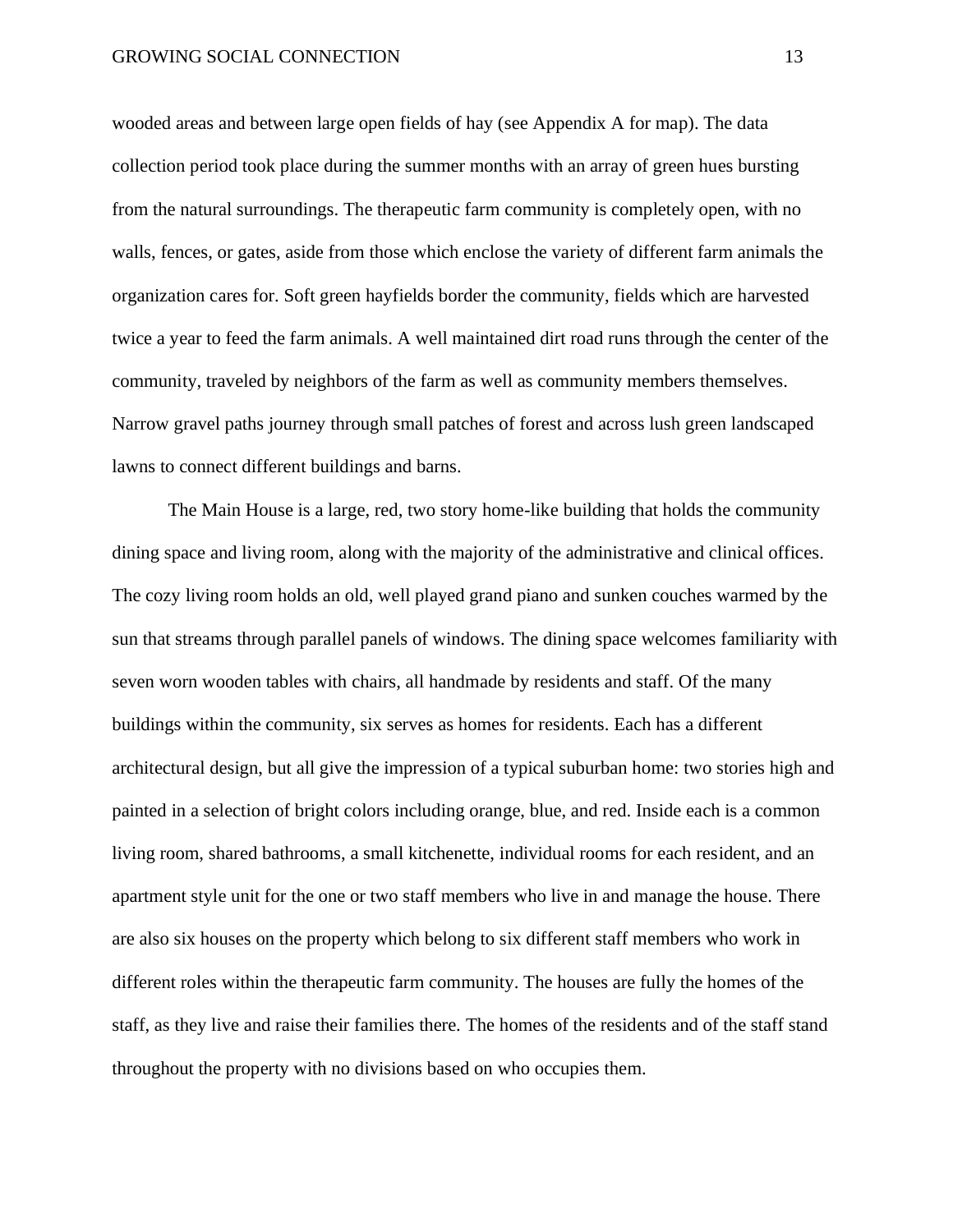The agricultural aspect of the therapeutic farm community consists of large gardens, a greenhouse, a number of hay fields, and a variety of farm animals. The gardens hold beds of seasonally appropriate vegetables and flowers, producing modest amounts of vegetables which are incorporated into community meals. Seeds from previous harvests are raised in the greenhouse, or "hoop house" as it is called by the community, then transplanted to outdoor garden beds. The various barns, tool sheds, and storage spaces are clean and organized so every item and tool has a special space of belonging. The farm animals included livestock with about 9 cows, 40 turkeys, and 8 pigs which are mindfully fed and cared for. Other animals are kept as contributors to the community, consisting of around 100 chickens who give eggs, 12 sheep who offer wool, and about 20 female cows who are kept as breeders. Still others are cared for as pets including the 2 goats, 2 horses, 2 donkeys, and 2 llamas. The farm, as a multifaceted operation, is maintained daily by teams, or "crews" of residents who are led by staff members.

#### **Community Members**

At the time of data collection, there was approximately 60 total people who made up the community, all of whom were constantly coming and going, bustling between different buildings, fields, woods, and running errands to nearby towns. The approximate numbers and purposefully disguised titles of the therapeutic farm community members are as follows: 20 Residents, 9 Crew Leaders, 4 Work Crew Directors, 4 Clinicians, 8 Administrators, 1 Registered Nurse, 5 Kitchen Staff, 6 Maintenance/ Housekeeping Staff, 3 Overnight Staff, along with assorted family members of staff who live in the community (see Appendix B for organizational chart). Community members wore no badges, nor explicitly identifying garments to distinguish their status, though the functionality of their clothing hinted at their role. More durable clothing was commonly worn by people who worked outdoors maintaining the farm, such as work crew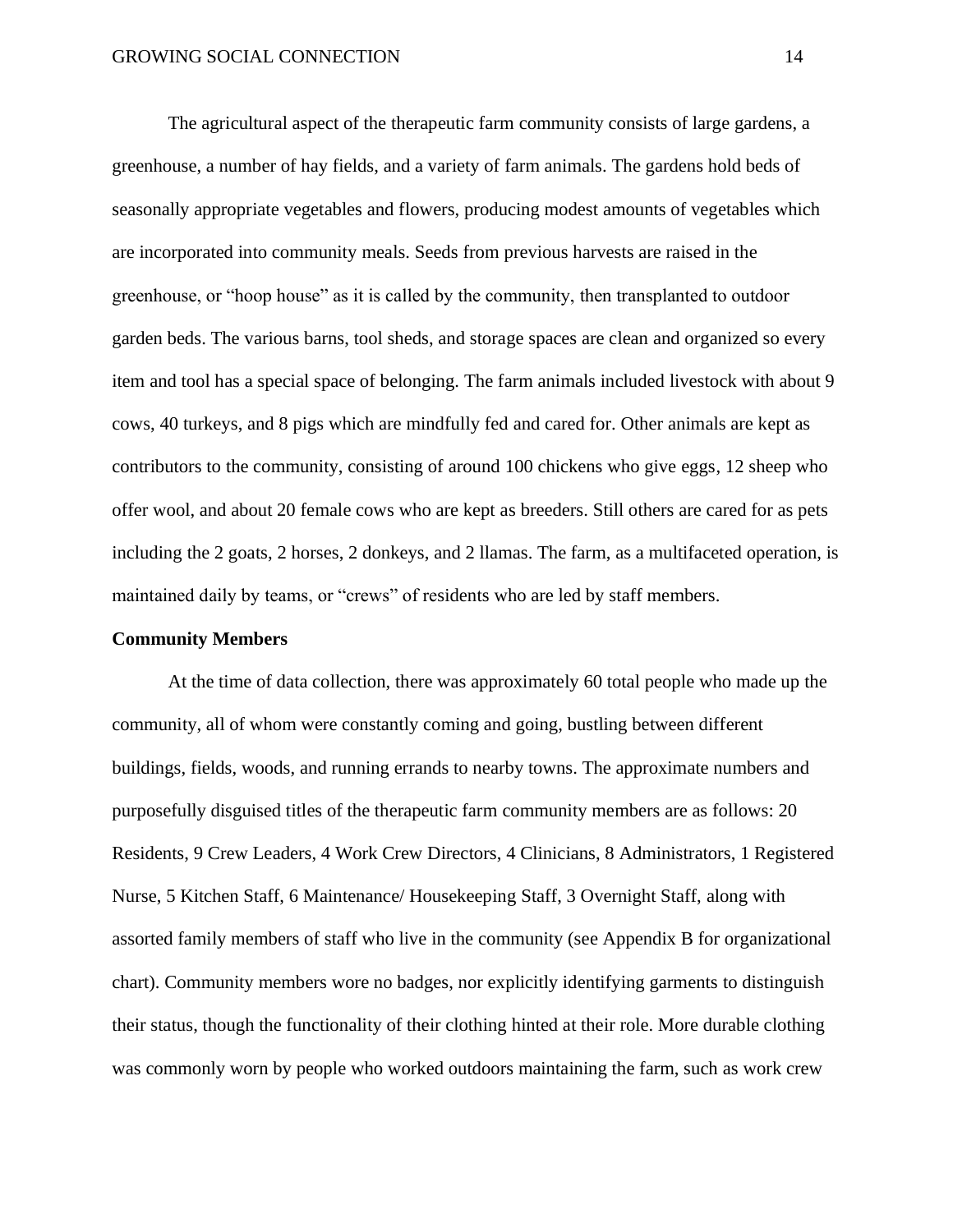staff and residents, while more professional clothing was dawned by individuals who worked indoors as administrative and clinical staff. The racial composition of community members, including all staff and residents at the time of data collection was majority White/Caucasian with two residents observed to be Black/African American.

The number of residents at the time of data collection fluctuated, hovering around 20, as individuals entered and graduated from the therapeutic farm community. The target population for the selected therapeutic farm community are individuals struggling with persistent mental illness and/or addiction who are in need of non-intensive long term care and rehabilitation. On account of the open nature of the therapeutic farm community's environmental setting, potential residents enter an intake process to determine the individual's ability to remain safe while exercising the wide freedom of movement the community offers. At the time of data collection, residents ranged in age from 21 years of age into late 50s, with the majority of residents between 21 and 35 years old. Most of the residents were observed to be male, with four residents identifying as female. All residents were physically able to participate in the labor demands of the therapeutic farm community. The therapeutic farm community is a private pay, self-identified "not-for-profit" organization, not contracted with any insurance company. Cost of treatment stands above \$11k per month. Although financial aid is offered, the high cost isolates potential residents to only those financially capable of affording care, typically those belonging to the upper middle class or upper class. This fact makes the therapeutic farm community an exclusive organization, not accessible to a large amount of people who belong to a lower socioeconomic class.

#### **Therapeutic Work**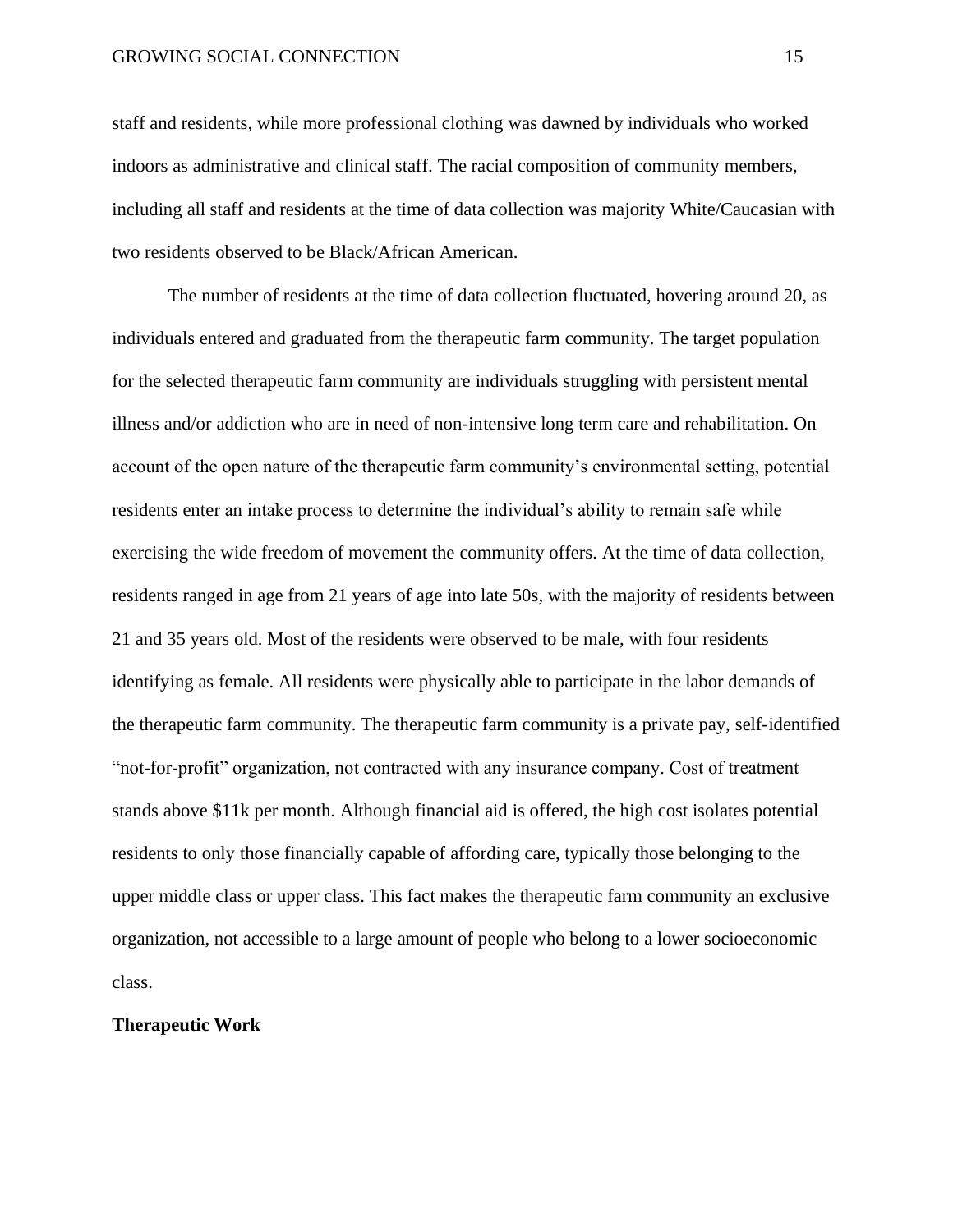The therapeutic farm community model prizes the aspects of farm work and healthy connections within the community, aspects which were observed in the field. The community's weekday schedule involves "work crew" as the primary activity for residents, a total of 4 hours per day is spent on work crew (see Appendix C for typical daily schedule). Weekends do not have work crew time. There are four different crews who maintain different assets of the farm, including the many animals, the large gardens, the busy repair shop, and the expansive landscape and woods. Residents are required to participate but have the freedom to choose which crew to join for the week and can switch at the end of the week if they so choose.

Each crew is headed by a Work Crew Director who decides the tasks to be accomplished that day. Leadership is then delegated to one or two Crew Leaders who guides the crew through the day and ensures the completion of each task and the participation of the residents. The farm tasks which are planned and carried out are intended as therapeutic work. When the term "therapeutic work" was used by staff in meetings and casual conversations, it was applied abstractly and seemed to generally refer to how complicated and rigorous a task was designed to be. When working on crew, the efficiency of residents' labor was not criticized, the act of participating in the group's efforts was observed to be more important than the quality of the work. In a particularly laborious task of digging up unwanted thistle in a cow pasture this quality of therapeutic work was demonstrated by how the crew leader managed the team:

The [crew leader] did not push the others to put more into it or to do more. It seemed

being there and working at their own pace was enough. (Field note, June 12, 2018) There was a consistent difference in the perceived value placed on the therapeutic work versus the clinical therapy. Individual appointments for clinical therapy were scheduled according to each clinician's availability, often in the middle of work crew hours. Clinicians met with each of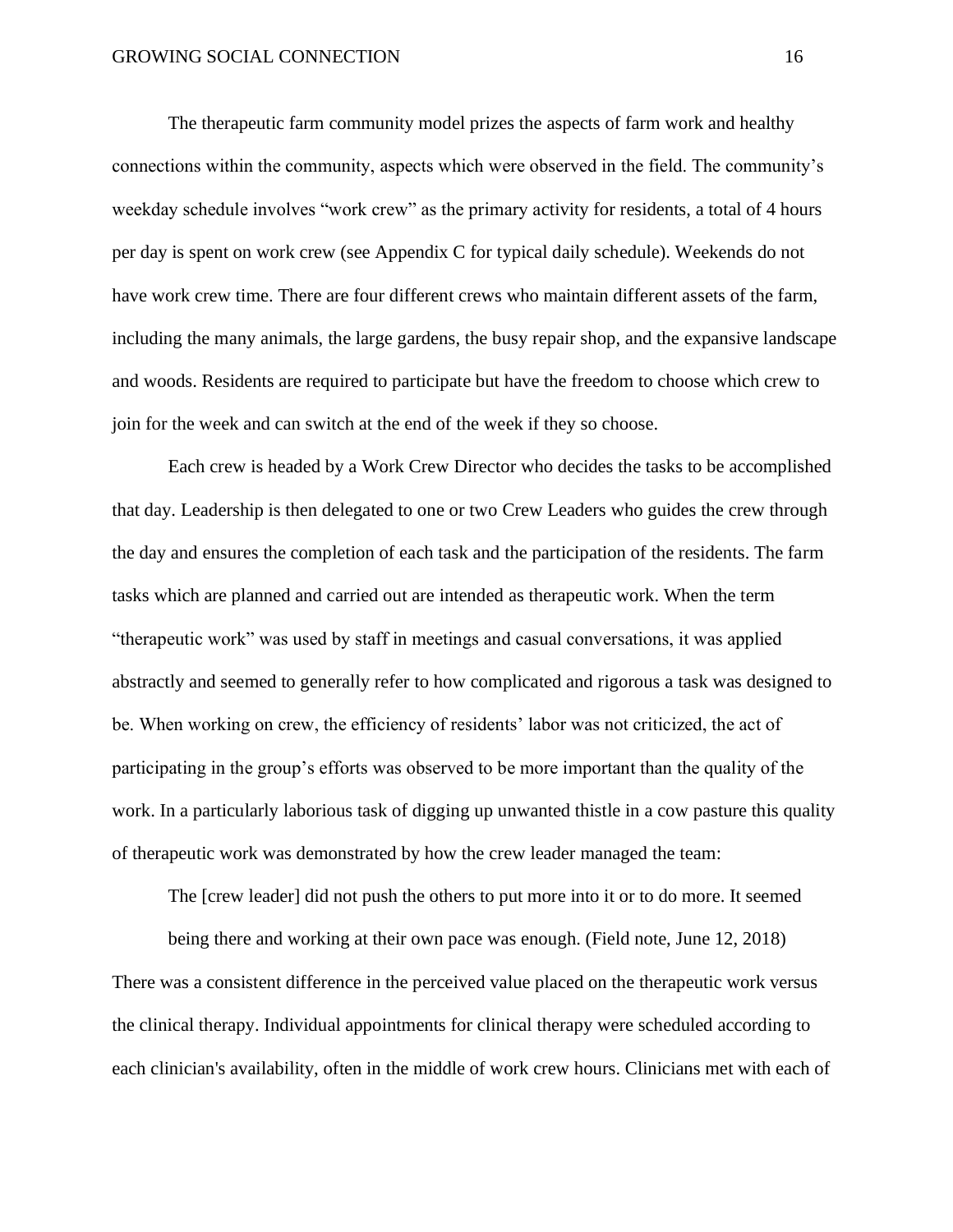their clients once per week. The demands of maintaining an operational farm was constantly challenged by the focus of the therapeutic farm community, which is to provide rehabilitation and care for residents. This field note reflects on a discussion of this topic which took place in a weekly staff meeting:

A large amount of importance is put on work crew, clinical one-on-one therapy is talked about as important but seems to be pushed to the side as a given. Formal group therapy also seems to be pushed aside, as less important and more of a hassle as far as scheduling. (Field note, June 20, 2018)

Maintaining this balance was a frequent discussion topic at the weekly staff meetings. Most staff recognized that in the end, the center of the therapeutic farm community is the residents' treatment. Treatment which the community provides is both the clinical treatment as well as the work therapy. The therapeutic farm community does not operate as a commercial farm, the agricultural piece of the organization resembles something closer to a large scale hobby farm, as it comes secondary to the client experience.

A significant farming activity which involved the whole community was bringing in hay from the fields. All community members were encouraged to contribute to the "haying" effort, which involved picking up hay bales and lifting them into trucks then stacking them in barns. Some of the administrative staff members who were able to help worked and sweated side by side with residents, outside their usual offices. Being part of such a monumental task with everybody working together towards one common goal brought the community together with shared experience and comradery. Everyone was supporting and encouraging each other to continue on, checking in with the people around them asking if they needed a break for water, or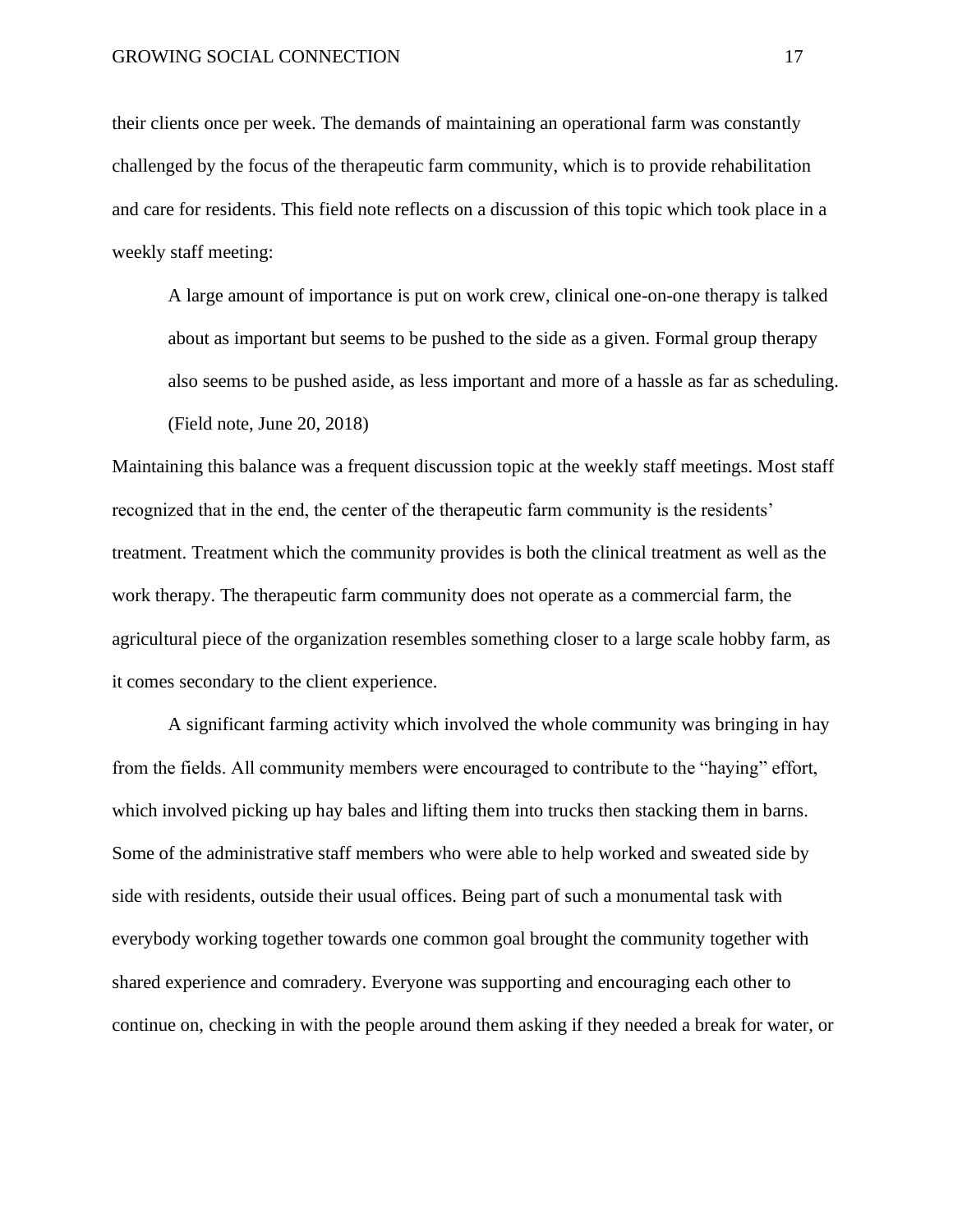to sit in the shade to cool down. The experience of haying was not always laborious or intense as this reflective field note demonstrates:

After lunch, I joined the Farm Crew at 1:30pm to stack the hay that was spread across the fields for easier pick up. The crew was 7 people, including myself and 2 [crew leaders]. The hay fields are The Ball Field and the Power Lines Field … near the fields are the cow pastures, and while we stacked piles of four or six bales, we hear them mooing. While we were waiting for trucks to come and load up the hay, we went into the pasture and stroked the cows. The day was warm, but not hot, with clear skies and a cool breeze. The fields were higher up on the hill than the main house and past the highest resident house. The group of us gathered in the shade to wait and had a conversation about how many kids we would have, and what age was the best age to be as a kid. The [crew leaders] made sure to include everyone in the group by asking people who had been quiet relevant questions. (Field note, June 11, 2018)

Working through challenging tasks and laboring alongside the same people throughout the work week seemed to forge interpersonal social bonds between residents and staff alike. Those bonds were observed to go beyond the scheduled work crew hours and into a positive and familiar connection which opened chances for social support and encouragement. A particular example of a fostered helping relationship between a crew leader and a resident, who had been working alongside each other for a couple weeks on a work crew, was demonstrated in an observed interaction at meal time:

Over lunch, a resident openly asked [a crew leader] for advice on coping skills for dealing with their depression, stating that they were struggling and looking for some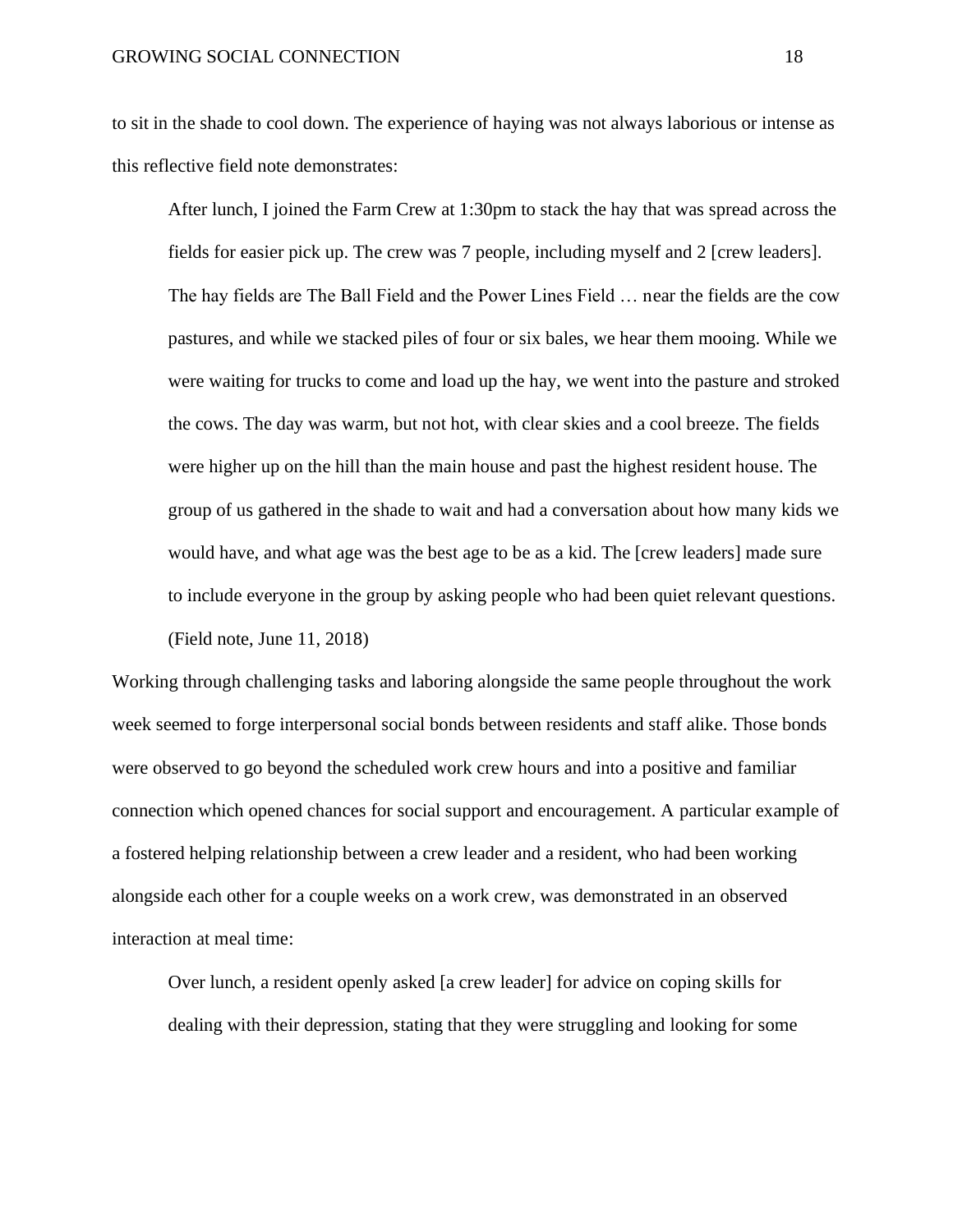support. They clearly valued the opinion of the [crew leader] and considered them a place to turn for help. (Field note, July 15, 2018)

The collaborative work as well as the considerable time spent together during work crew hours provided opportunity and common ground for a healthy connection to be built upon. Although crew leaders are not required to have backgrounds in clinical therapy, or mental health, they are a critical part of residents' treatment. The crew leaders' position is vital because they have the highest and most consistent amount of time spent with residents, due to the prioritization of work crew during the weekdays.

#### **Building Social Connection and Feelings of Inclusion**

The research suggests that the social connection and the feelings of inclusion which residents experience are the strongest healing assets of the therapeutic farm community. These factors are particularly strong for individuals who have been stigmatized and marginalized because of their mental illness or addiction. The way the therapeutic farm community grows that connection and feelings of belonging is with the conscience intention of being group oriented. The daily organization reflects this intention: meals are communal and farm work is done in crews, trips outside the community are taken in groups, resident houses have shared living spaces, and activities are participated in by collectives of engaged residents. The mentality of collaborative group involvement and work which is promoted throughout the day's programs are naturally continued by residents in their down time. An example of this is captured in the following field note:

After dinner some residents and I went to hang out [outside a resident house]. We sat outside on blankets, folding chairs, and I was in a hammock. We talked about music and our pets back home. This evening, around 8:30 p.m. in the dining room, a [crew leader]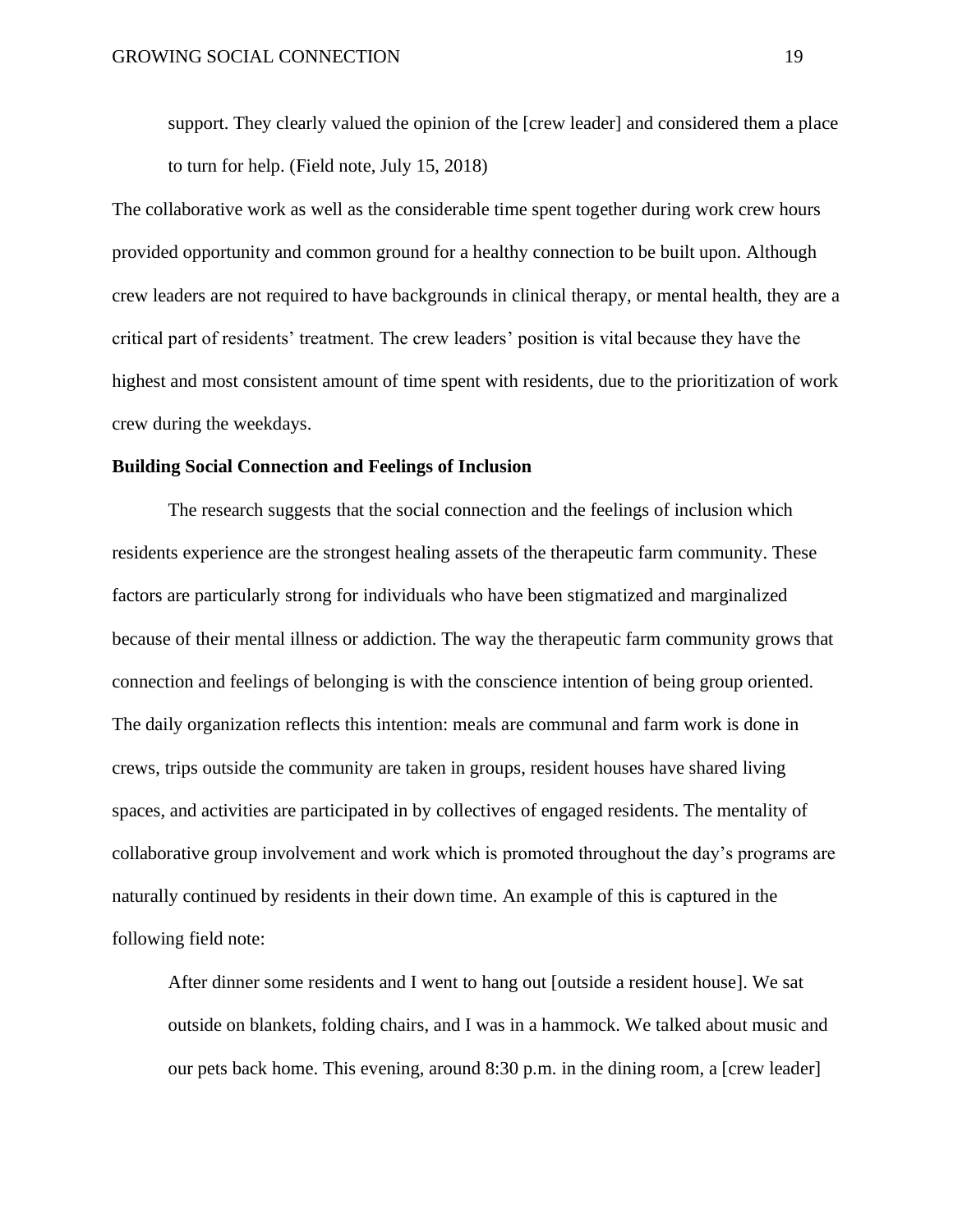and a bunch of 5 or 6 residents were hanging out around a table, drawing, writing poetry and writing in their journals. On the buffet table there was cereal laid out for those who wanted it and some residents were drinking tea to settle into the evening. (Field note, July 24, 2018)

Residents choosing to hang out in common spaces and socialize in pairs or in groups of three or more was frequently observed.

The sometimes challenging and tenuous nature of a day's work crew activities gives residents and staff shared experience which healthy relationships are built upon. A sense of belonging is grown through sometimes difficult tasks which a crew must work together to complete, emerging with a feeling of shared accomplishment. A frequent task on gardens crew is weeding the beds of vegetables. On this day, the monotonous task lulled the gathered crew into sitting on the ground next to the bed we were working on. The sun was out and puffy clouds drifted across the sky on a breeze that swayed the surrounding stunningly green trees:

One resident was talking a lot about their struggles with alcoholism, and other residents related their struggles with their own addictions; the atmosphere was so supportive and

safe… the residents related to and validated each other. (Field note, July 23, 2018)

Relating personal struggles to another person and feeling understood was observed to have a calming effect on the residents. Sharing experiences with mental illness and addiction built a sense of social belonging and understanding amongst the residents. Communal meals offered chances to combat isolation as the community shared food together and crew leaders intentionally and actively engaged residents in conversation. The large wooden dining tables were instruments of community building, as they welcomed people to sit as a community: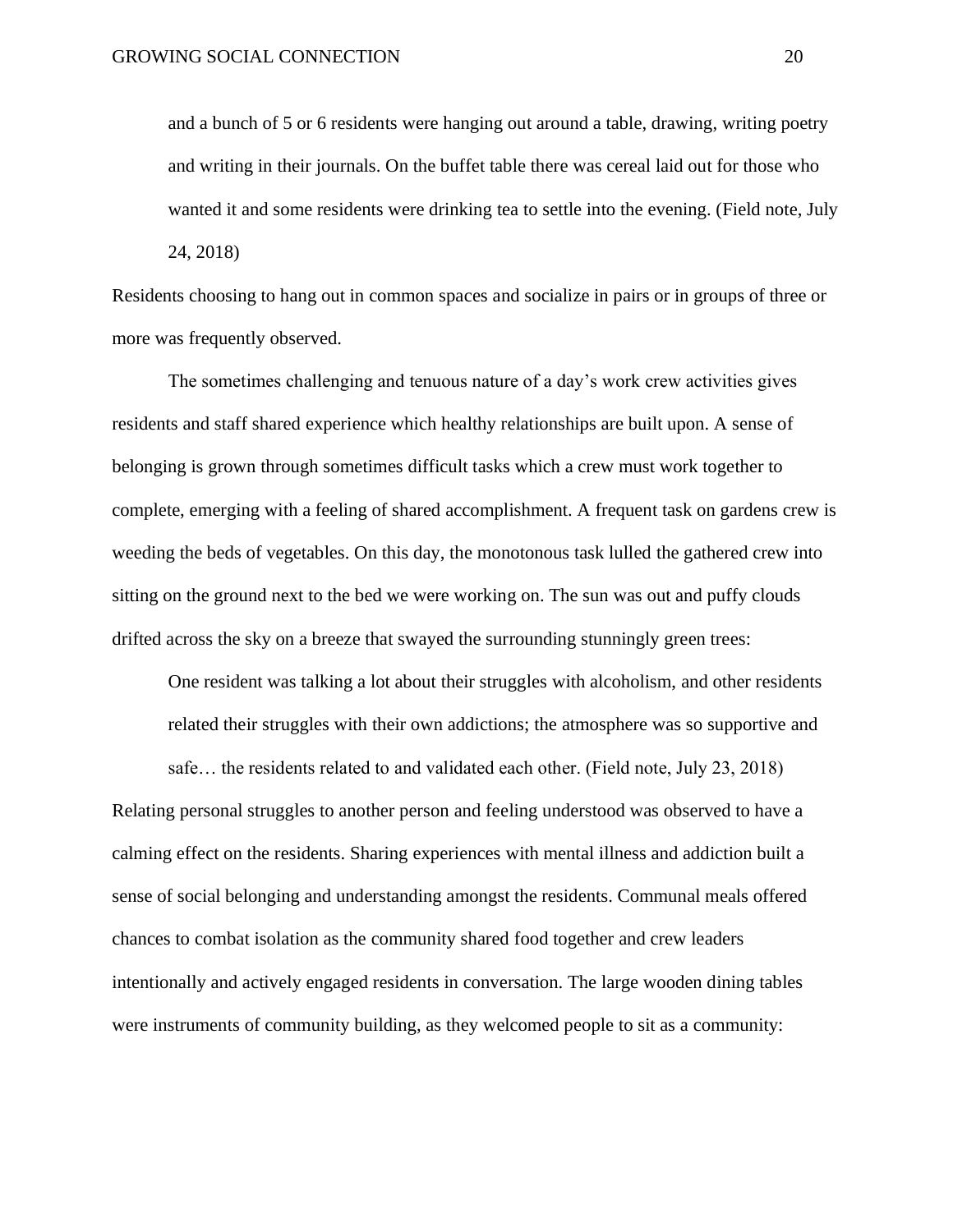People sat together, most people going to sit with others who had already sat at a table, not that everyone at the table was good friends, but the desire to be with others and to be

friendly with others was clear in the seating patterns. (Field notes, June 12, 2018) The choice to sit with others was observed to be an everyday occurrence for the majority of community members. Meals were always populated with conversation, sometimes abundantly and sometimes sparsely. When meals were eventually cleared away, it was a common occurrence for groups of crew leaders and residents to stay at tables or move outside to continue socializing.

After dinner, a small group of residents and [staff members] were hanging out on the picnic tables outside the dining room. There was a soft breeze and the heat from the day was just starting to wane, we laughed and joked and talked about music and movies. (Field notes, July 20, 2018)

The many individual connections within the different groups a resident engages with throughout the day, work crew, community dining, and down time, add up to a deep sense of connection, inclusion, and acceptance to the wider therapeutic farm community.

#### **Power and Social Skill**

The stigmatization and marginalization which an individual struggling with mental illness and/ or addiction experiences can negatively impact the development of social skills. Miyamoto (2016) found that social skills can be a determining feature for the successes in an individual's life, whether it be academic, occupational or to achieve "healthy lifestyle and active citizenship," (p.53). The therapeutic farm community offers opportunities for residents to practice social and emotional skills which include skills of assertiveness, influence, and/or control, which could be described as "power dynamics". These observed power dynamics are not the malicious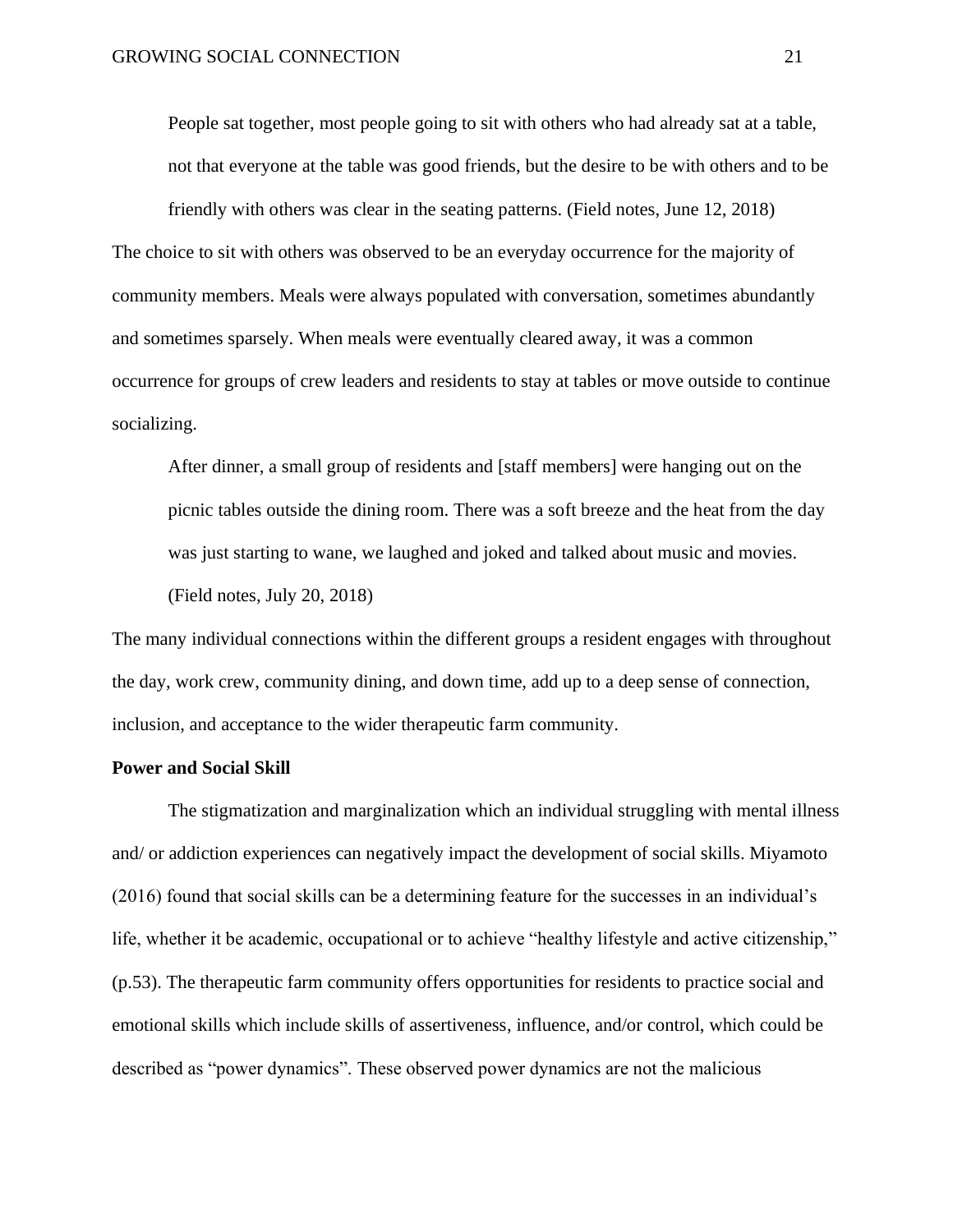oppressive behavior which the word "power" commonly brings to mind. Instead the term should be recognized as it is within this context: an individual practicing appropriate social skills of interaction, engagement, and influence.

The majority of group interactions, whether formal such as work crew, or informal like meal time, have a staff member present who is aware of the group's conversation. The staff monitor interactions to ensure appropriate topics and to guard against inappropriate social manipulation or influence. Stirring subjects were mildly discouraged and when they inevitably arose, staff responded with mindfulness:

While the group stood and worked, we talked about religion and how it affects the world we live in today. The conversation was moderated by [the crew leader] who lead the farm crew, but no one got upset or worked up about the topic. The [crew leader] continuously reiterated the importance of respecting other people's opinions and beliefs. (Field note, June 12, 2018)

When staff deem it necessary to intervene, they are exerting power and control which is afforded to them by their status as a staff member. They may state what their concern is over the conversation bluntly or they might redirect the conversation away from the point of worry. Staff are modeling appropriate power use to influence change and control a conversation. In this way residents are offered the opportunity to develop healthy and suitable methods of social influence. Work crew was the most frequent setting where residents sought social influence and control. For example, this field note describes how three residents figured out how to work together on an assigned task:

The Farm Crew project for the morning was to set up electric fencing for the cattle in the upper pastures. 3 residents were dispatched to stake out the fence perimeter and put in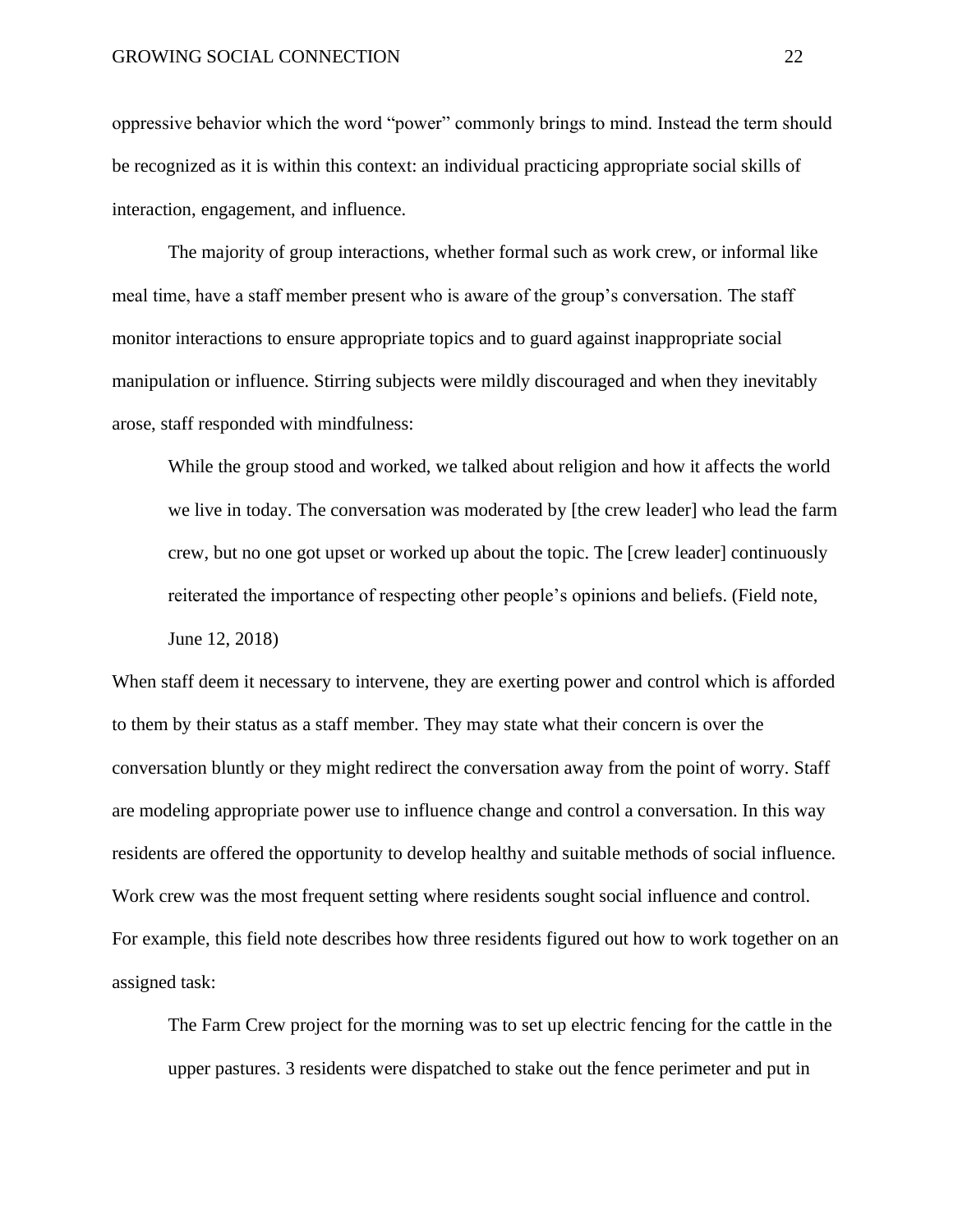fiberglass temporary posts to string the electric wire… each one wanted to be in charge of the group, even though each had their own job to do in collaboration with the group. Observing them giving and taking instructions was interesting to watch, the length of time a resident was here did not seem to indicate seniority. The size of their ego seemed to dictate who made it most well-known that they were "in charge". (Field note, June 20, 2018)

The resident who decided to be "in charge" used the loudest and most commanding voice to communicate this to the other two residents and repeating the crew leader's instruction. The crew leader who delegated the tasks to the three residents did not interfere in the process of completing the fencing, but praised the group when the task was completed and pointing out their teamwork as the reason for the job well done. Residents did not always respond to crew leaders' direction however, sometimes challenging the crew leaders' authority as a staff member.

Today there was some conflict between the residents and the [crew leader] ... the residents didn't respect the [crew leader] ... they showed this by not responding to the [crew leader's] requests to do a task, and by openly questioning the [crew leader's] decisions. (Field note, June 19, 2018)

Challenges to staff decisions were observed to not encouraged or welcomed, however when they did occur, staff commonly answered with explanations of their reasoning behind a decision or task. The methods which staff engage with residents who exhibit challenging behavior models appropriate assertiveness and opens opportunities for conversations around the topic of power and social influence.

#### **Discussion**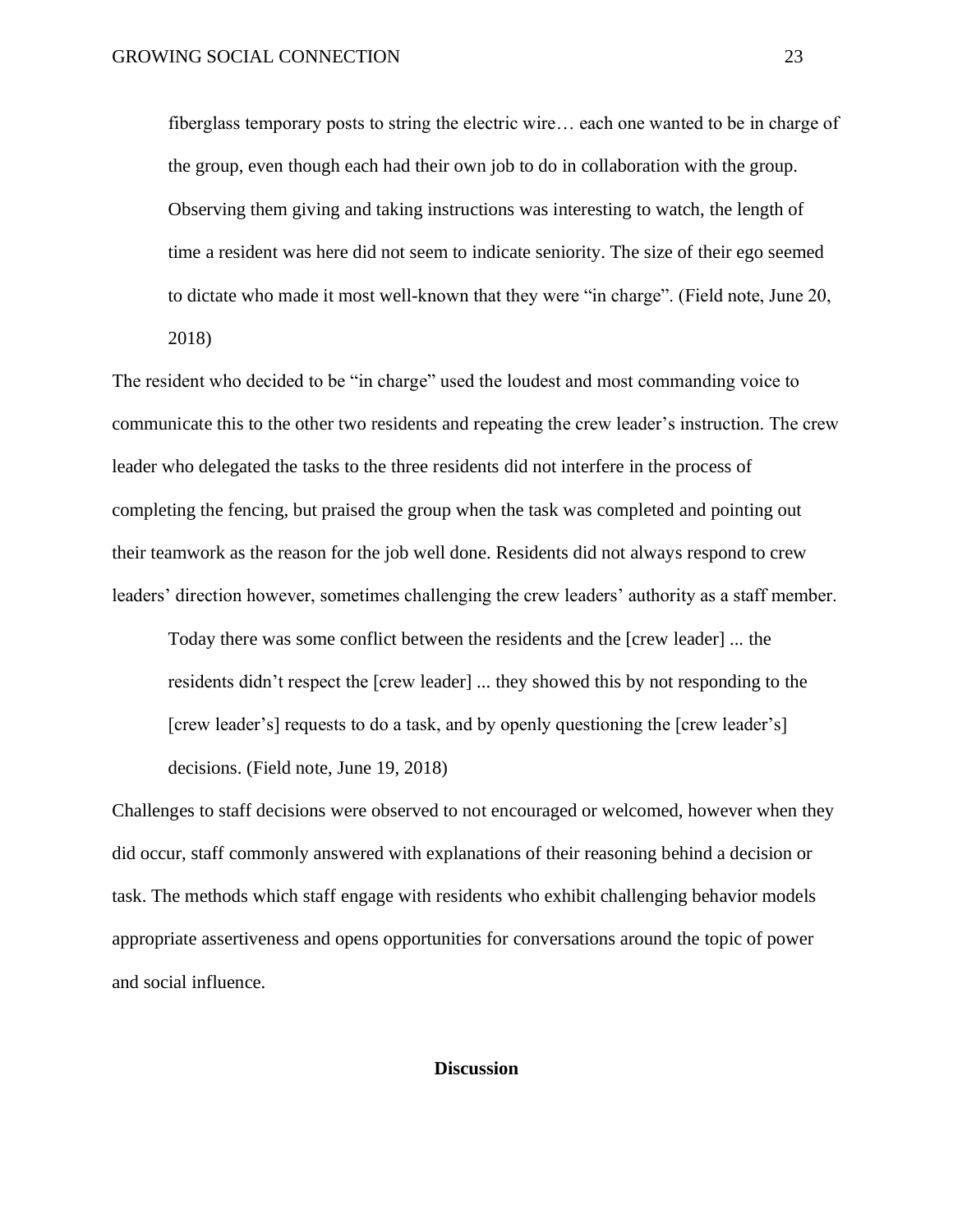A therapeutic farm community as a whole, complex organization was described in this case study. The findings indicate that the selected therapeutic farm community offers opportunities for social development through feelings of belonging and inclusion. These factors which residents experience are the strongest assets of the therapeutic farm community, especially for individuals who have been stigmatized and marginalized because of their mental illness and/ or addiction. Feelings of belonging are grown with the intentional group-oriented nature of the therapeutic farm community's daily organization. Work crew tasks, which often require teamwork, gives the feeling of shared accomplishment when completed. Experiences which the community provides, through therapeutic work, offers a base where healthy relationships between residents and staff alike can be built. Those relationships open chances for social support and encouragement, as well as modeling of appropriate social connections. Through group interactions, residents are offered the opportunity to develop healthy and suitable methods of social influence. Such interactions are described as power dynamics, as the practice of social skills which include those of assertiveness and control. Staff model the appropriate employment of power to influence change and to control a possibly inappropriate conversation or interaction between residents.

This research differs from previous studies by focusing on describing and understanding a single therapeutic farm community. Previous studies assessed the effectiveness of individual therapeutic farm communities through client outcome evaluations, interviews, and focus groups, with very shallow explanations of the organizations which produced those outcomes (Elings  $\&$ Hassink, 2008; Simpik, 2010; Wiesinger et al., 2006). The treatment provided by therapeutic farm communities have been reported to foster a sense of self-reliance and accomplishment within individuals, due to the stimulating nature of the farming practice and the social inclusion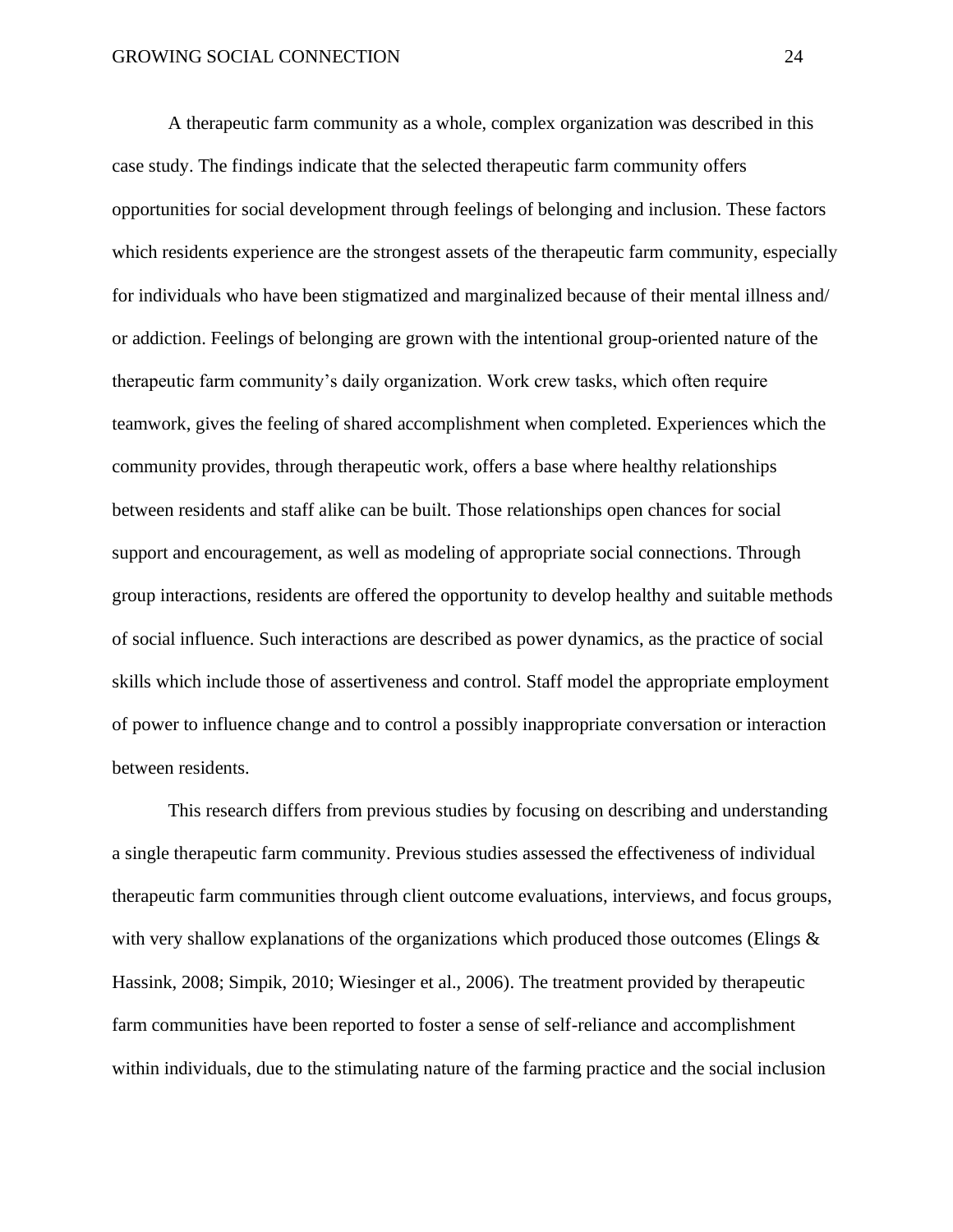of working together in a community (Wiesinger et al., 2006). The physical farm labor tasks, nor the level of physical demand were deeply discussed in this study's findings, though the concepts were referenced in previous literature (Simpik, 2010; Elings & Hassink, 2008).

The under-researched model of the therapeutic farm community, if widely implemented, could potentially open new possibilities for existing communities, or for more publically accessible programs. Therapeutic farm communities could be considered hybrids of the traditional mental health institutions and of the recent movements of recovery-oriented therapies by holistic organizations. The previously reported positive client outcomes of this hybrid model could be extended to a wider range of struggling individuals through their application to existing organizations. An example of the therapeutic farm community model's implementation is the creation of a farm or large garden in a public community mental health center. The result of these possible applications would provide alternative options to individuals who have limited resources and/ or belong to a lower socioeconomic class.

#### **Conclusion**

Significance in the feelings of social inclusion is supported by this research study as it describes the importance of belonging that a therapeutic farm community provides. Elings and Hassink (2008) described the value of social aspects in therapeutic farm communities. Being part of a community allows struggling individuals to practice social engagement and influence, a skill that may have been impaired because of the conditions which lead the individual to treatment (Elings & Hassink, 2008).

## **Limitations**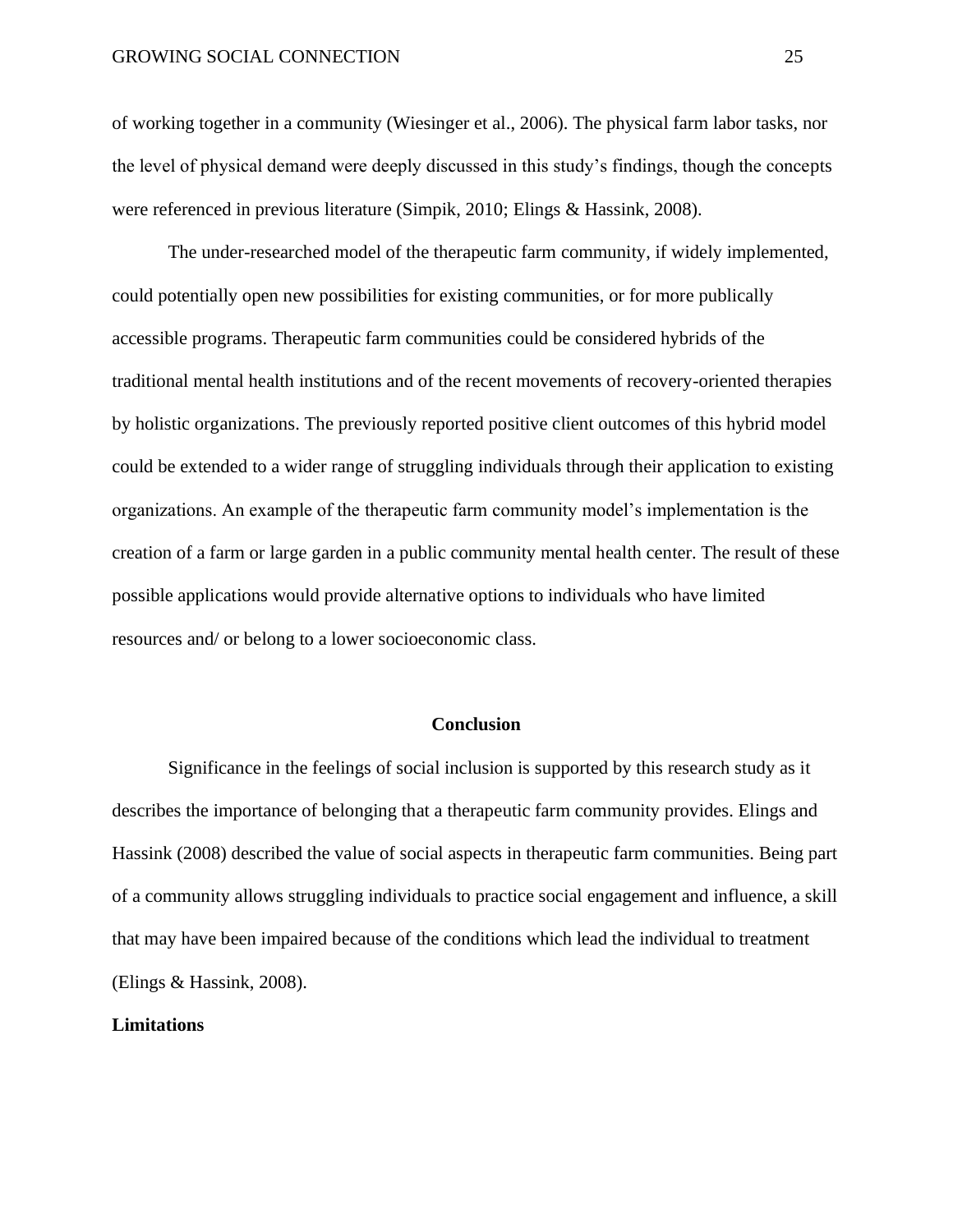This is a case study of a single therapeutic farm community; the findings are not generalizable to other therapeutic farm communities. Although this study provides useful description of a therapeutic farm community, more research focusing on the detailed logistics of the therapeutic farm community is needed. The length of data collection, 51 days, is comparatively short to a typical data collection period for an ethnographic study. The brief immersion into the selected therapeutic farm community is a limitation of this research.

The researcher's role as a residential intern in the chosen therapeutic farm community contributed dimensions of identity as an insider and outsider. As a member of the community the insider identity was established, the outsider identity was the researcher role. Status as a researcher affected the social distance from the community and its members. Engaging with and observing residents in more relaxed and casual settings was possible because of the insider or community member status. The experiences of a staff person were observed from the insider position as well, with the role of residential intern.

The data collection and analysis of this study is prone to unintentional implicit bias and subjective observations, despite conscience efforts to remain objective and unbiased. The researcher's identity as a White/ Caucasian, middle class, cis gendered female influences the recorded observations and descriptions and is a significant factor in the process to gaining meaning from the collected data

## **Acknowledgements**

Data collection for this research study was generously supported by a grant from Bridgewater State University's Adrian Tinsley Program.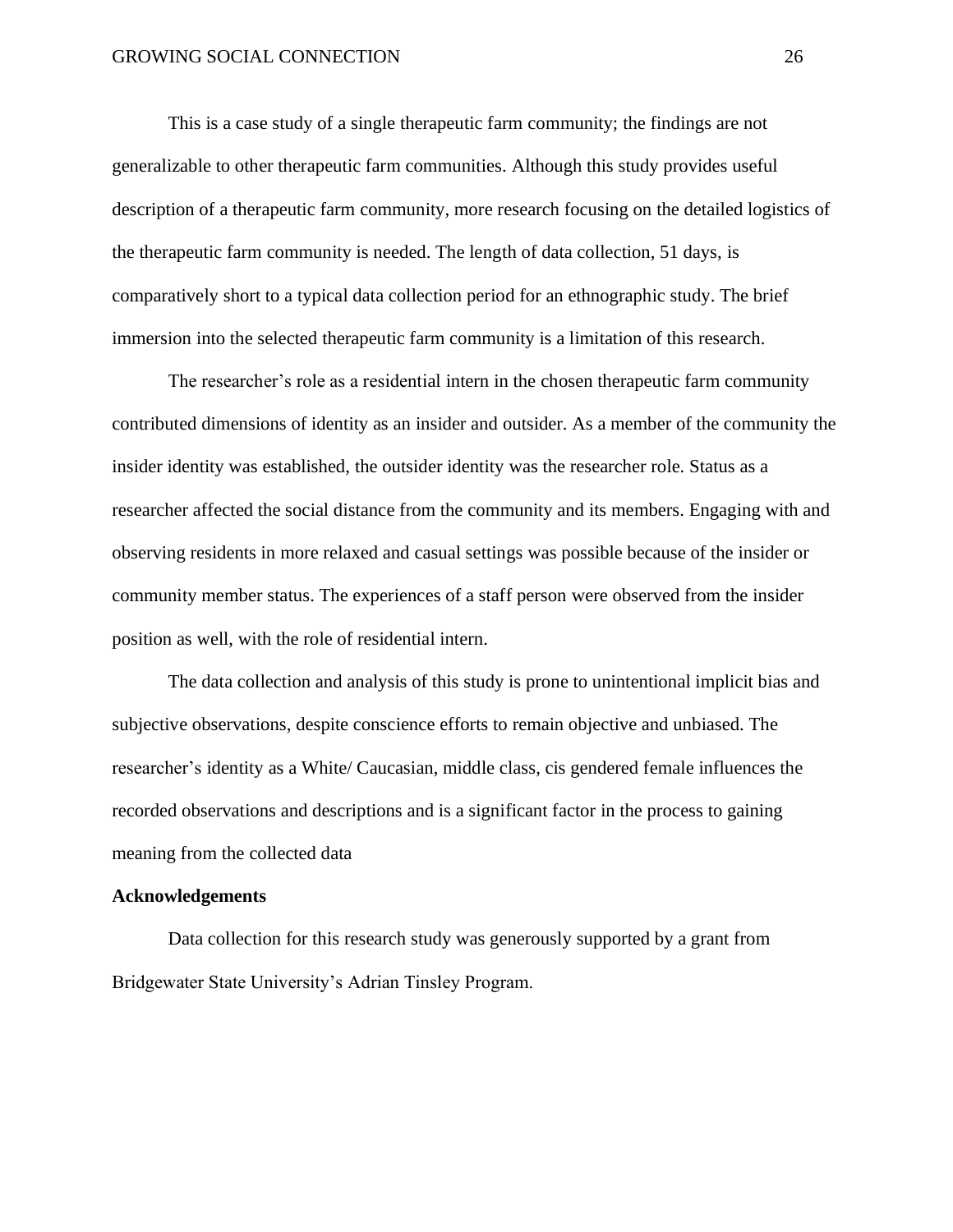#### **References**

- Edwards, D. J. (2009). Planting recovery. A therapeutic farm offers residents a tranquil place to learn the value of work and community. *Behavioral Healthcare*, 29(2), 10-15.
- Elings, M., & Hassink, J. (2008, August). Green care farms, a self community between illness or addiction and the wider society. *Therapeutic Communities*, 29(3), 310-322.
- Hassink, J., Elings, M., Zweekhorst, M., Van den Nieuwenhuizen, N., & Smit, A. (2010). Care farms in the Netherlands: Attractive empowerment-oriented and strengths-based practices in the community. *Health and Place*, 16(3), 423+.
- Hassink, J., Hulsink, W., & Grin, J. (2012). Care farms in the Netherlands: An underexplored example of multifunctional agriculture--toward an empirically grounded, organization-theory-tased typology. *Rural Sociology*, 77(4), 569–600.
- Hesse-Biber, S. N., & Leavy, P. (2006). The practice of qualitative research (p. 230). Thousand Oaks, CA: *Sage Publications, Inc*.
- Gould Farm FAQs. (2014). In Gould Farm. Retrieved October 12, 2018, from http://www.gouldfarm.org/faqs-2/
- Michels, Robert. (1911). *Political parties: A sociological study of the oligarchical tendencies of modern democracy*. New York, NY: Free Press.
- Miyamoto, K. (2016). The powers of fostering social and emotional skills. *Sociologia e Politiche Sociali*, 19(2), 52–70.
- Netting, F. E., Kettner, P. M., McMurtry, S. L., & Thomas, M. L. (2011). *Social work macro practice* (5th ed., pp. 153-154). N.p.: Pearson.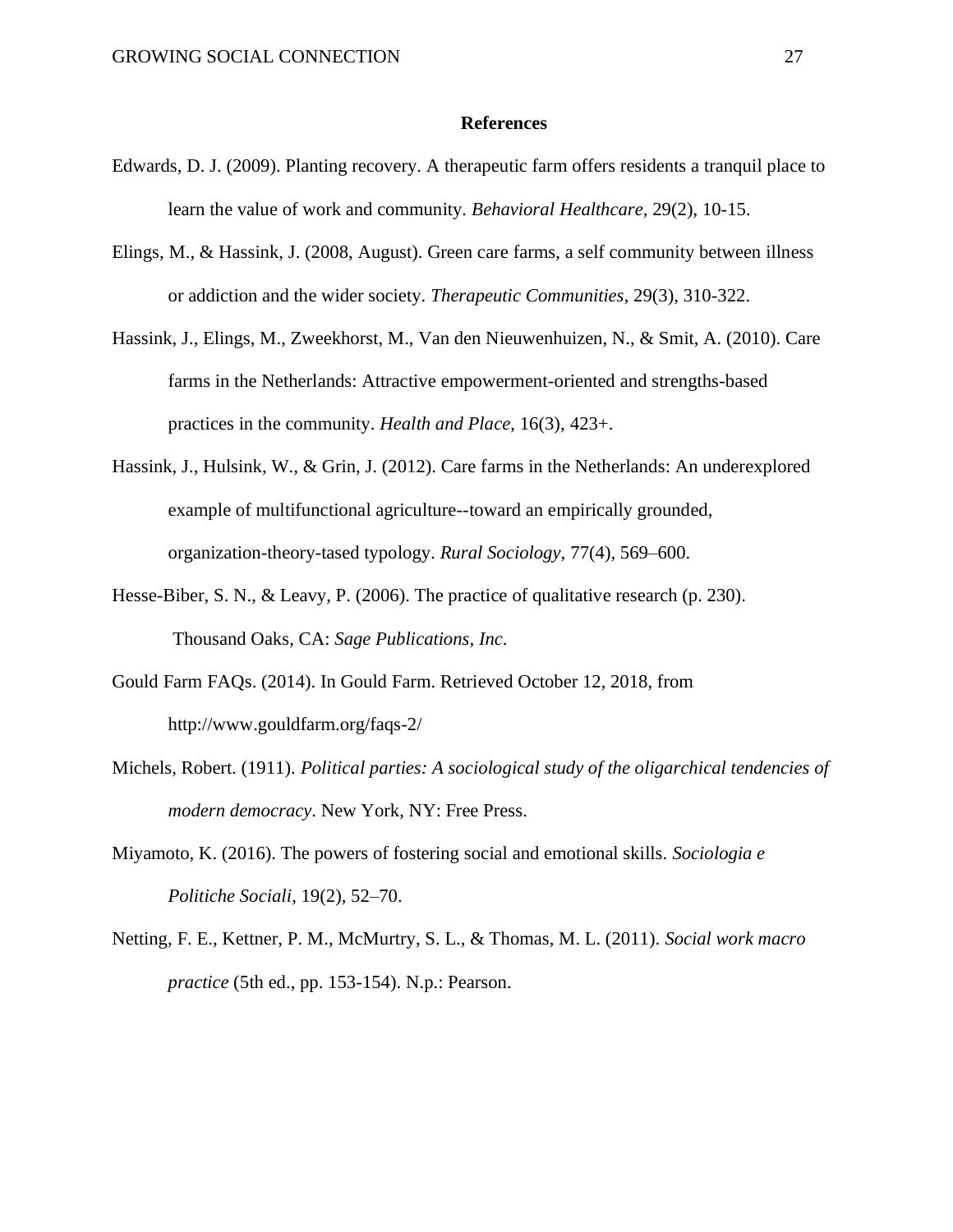- Pedersen, I., Patil, G., Berget, B., Ihlebæk, C., & Gonzalez, M. T. (2016). Mental health rehabilitation in a care farm context: A descriptive review of Norwegian intervention studies. *Work*, 53(1), 31-43. doi:10.3233/WOR-152213
- Pedretti-Burls, A. (2008, August). Seeking nature: A contemporary therapeutic environment. *Therapeutic Communities*, 29(3), 228-244.

Schen, C. R. (2013, December). Farming and doctoring. *Psychiatric Times*, 30(12), 37.

- Sempik, J. (2010, August). Green care and mental health: Gardening and farming as health and social care. *Mental Health and Social Inclusion*, 14(3), 15-20.
- Shively, R. W. (1994). Community power structures. *Economic Development Review*, 12(3), 13.
- Stein, C., Leith, J., Osborn, L., Greenberg, S., Petrowski, C., Jesse, S., & ... May, M. (2015). Mental health system historians: Adults with schizophrenia describe changes in community mental health care over time. *Psychiatric Quarterly*, 86(1), 33-48. doi:10.1007/s11126-014-9325-3
- Sullivan, E. (2016). (Un)Intentional community: Power and expert knowledge in a sustainable lifestyle communitypass:[\*]. *Sociological Inquiry*, 86(4), 540–562.
- Voronov, M., & Coleman, P. T. (2003). Beyond the ivory towers: Organizational power practices and a "practical" critical postmodernism. *Journal of Applied Behavioral Science*, 39(2), 169–185.
- Wiesinger G., Neuhauser F., Putz M. (2006). Farming for health in Austria: Farms, horticultural therapy, animal-assisted therapy. Jan Hassink and Majken van Dijk (eds.), *Farming for Health*, 223-248.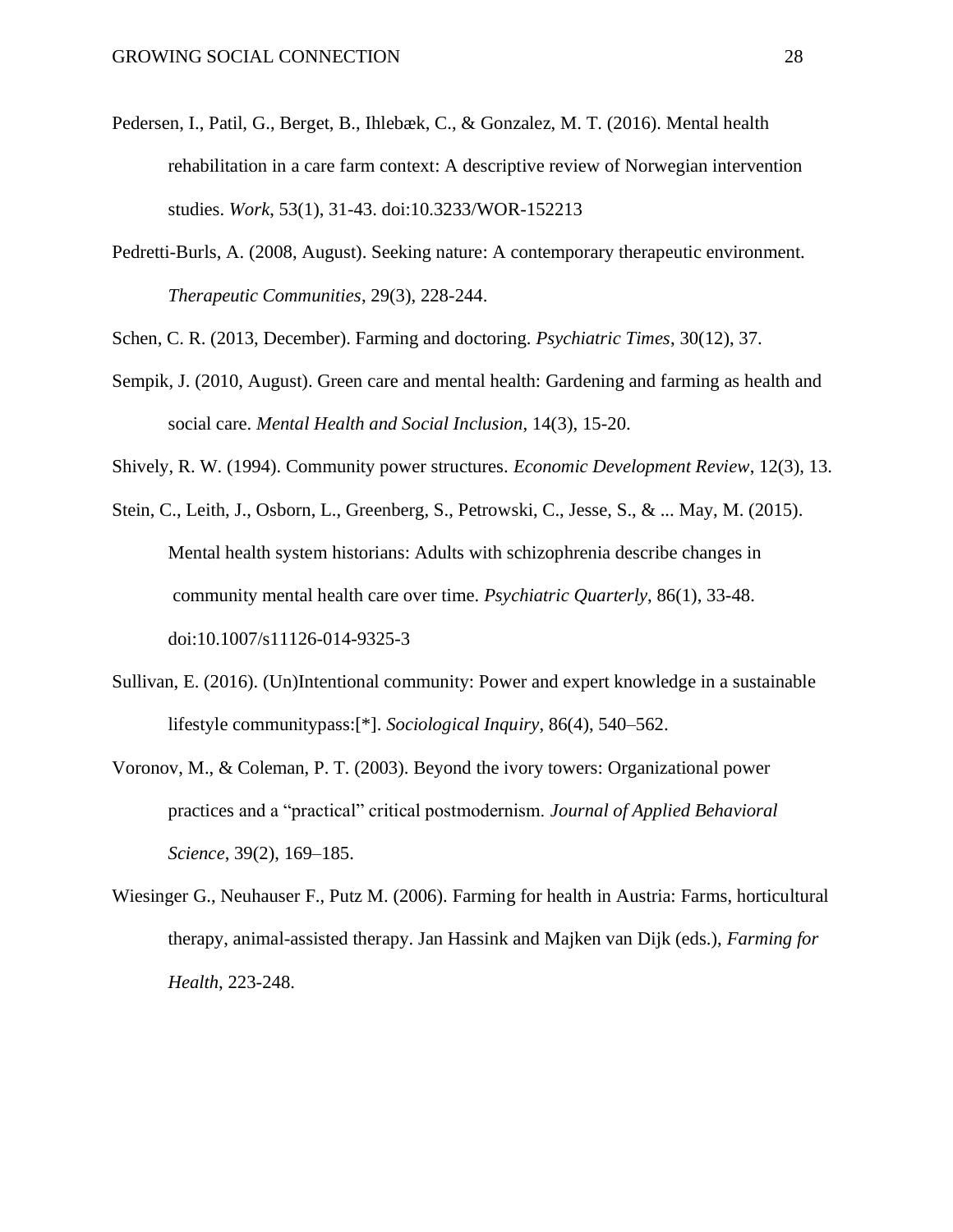

Appendix A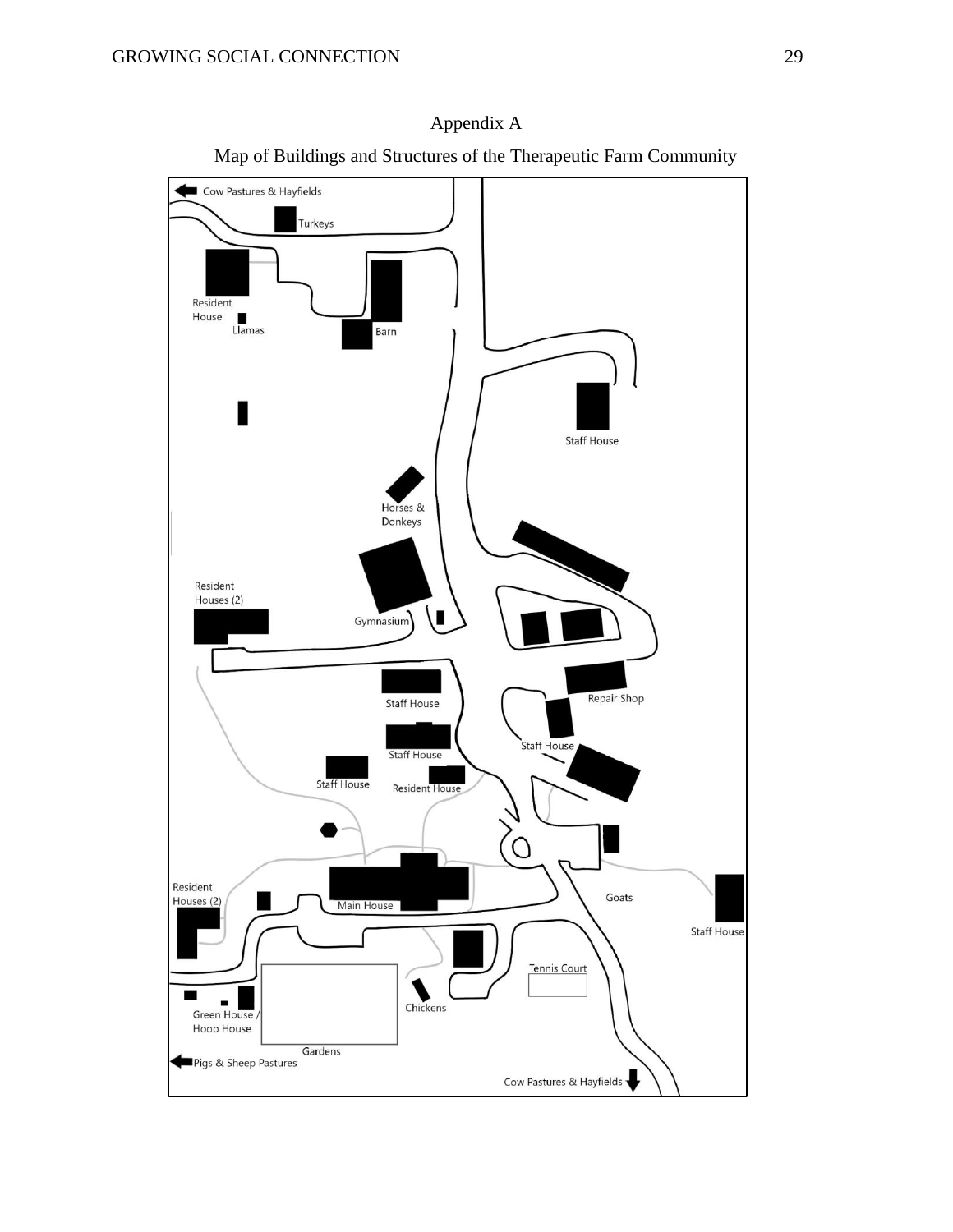

Organizational Chart of Community Members with Approximate Numbers